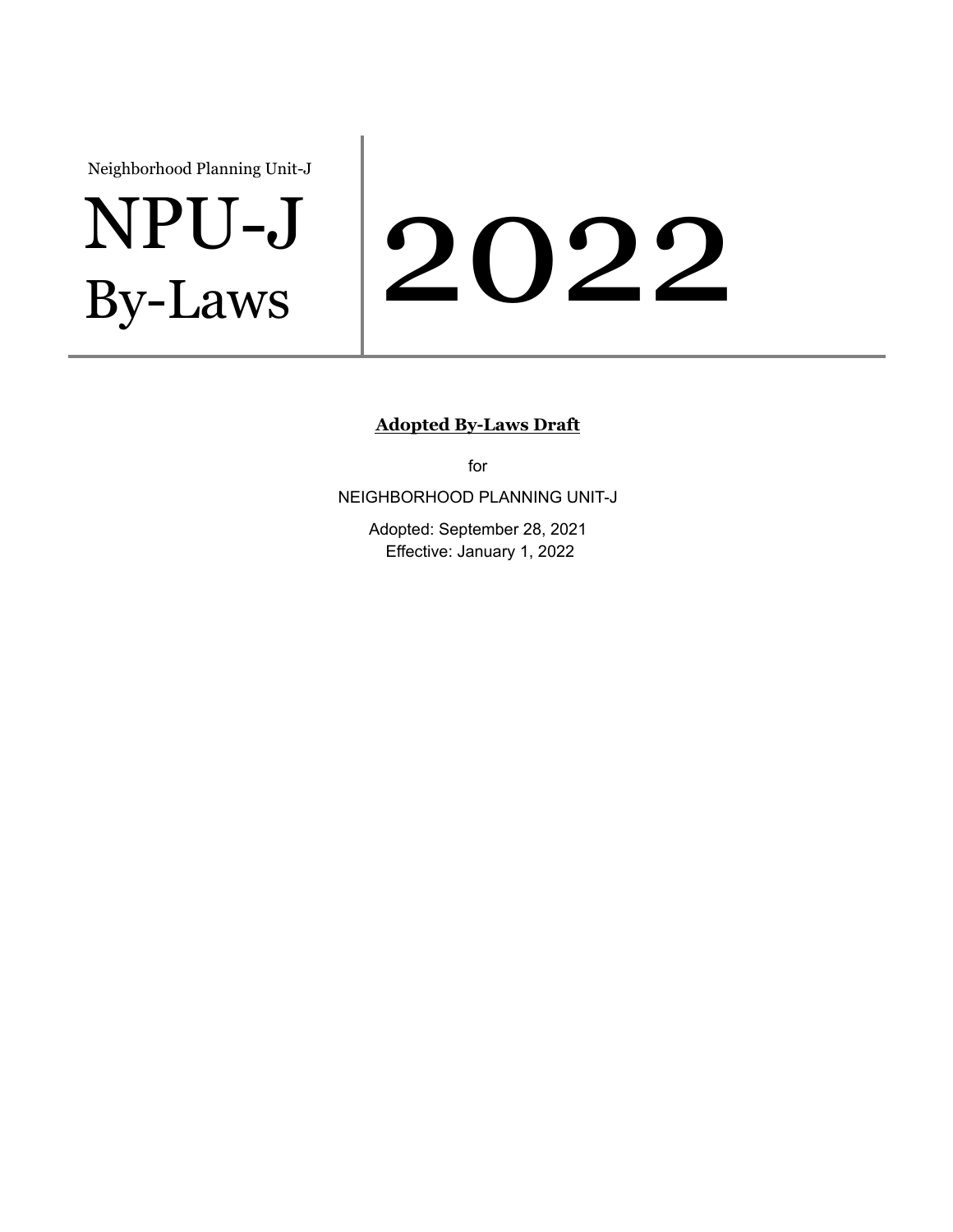## **Adopted By-Laws**

for

NEIGHBORHOOD PLANNING UNIT-J

Adopted: September 24, 2021 Effective: January 1, 2022

<span id="page-1-0"></span>

| <b>Table of Contents</b> |  |
|--------------------------|--|
|--------------------------|--|

**BY-LAWS, NEIGHBORHOOD PLANNING UNIT–J, Revised, 2022**

| <b>ARTICLE VIII. NOMINATIONS &amp; ELECTIONS PROCEDURES  10</b> |    |
|-----------------------------------------------------------------|----|
| <b>ARTICLE IX. GENERAL ADMINISTRATIVE POLICY 12</b>             |    |
| <b>ARTICLE X. PARLIAMENTARY AUTHORITY  13</b>                   |    |
| <b>ARTICLE XI. BYLAWS REVIEW AND AMENDMENTS 13</b>              |    |
|                                                                 |    |
|                                                                 |    |
|                                                                 | 23 |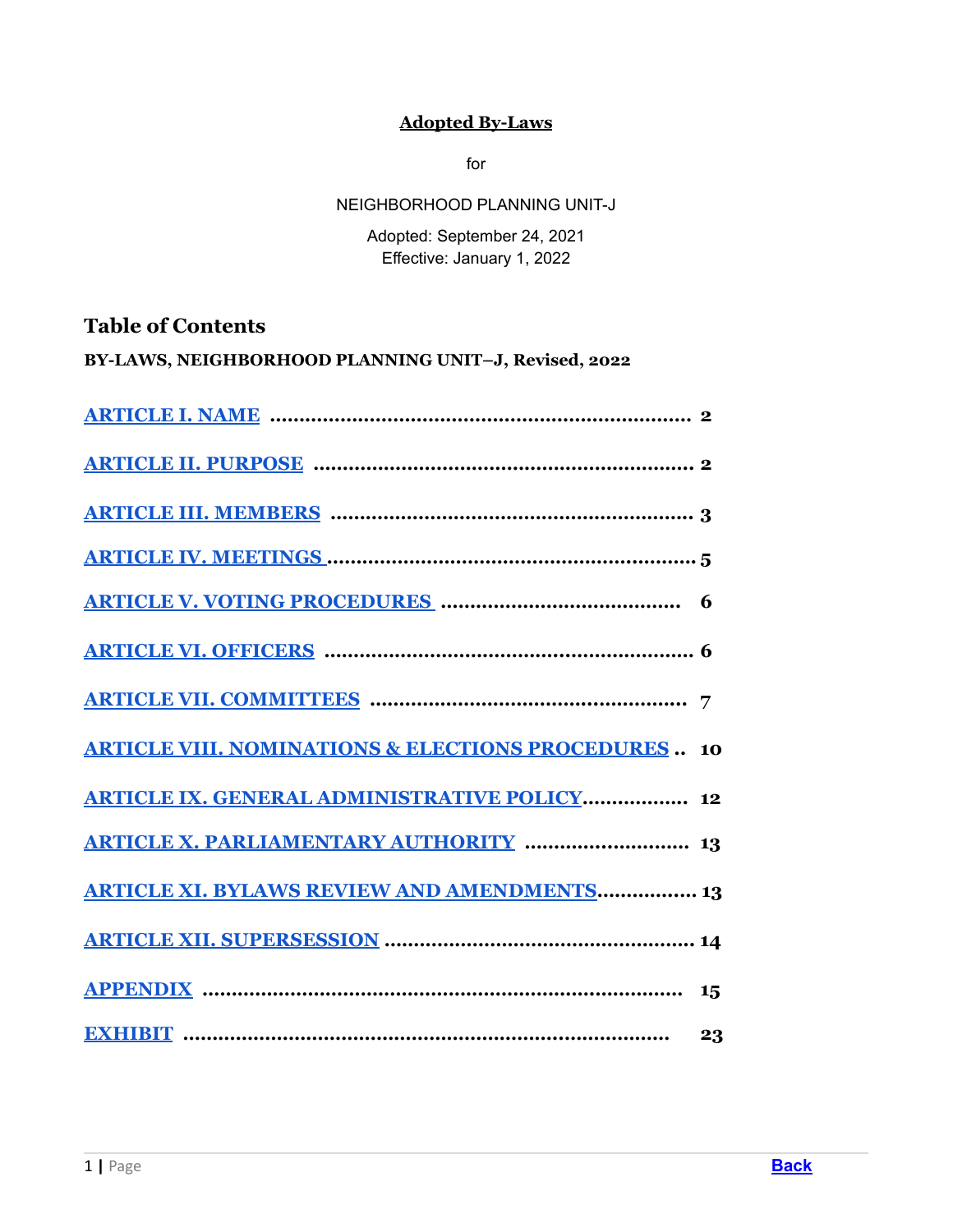### **Adopted By-Laws**

for

### NEIGHBORHOOD PLANNING UNIT-J

Adopted: September 28, 2021 Effective: January 1, 2022

### <span id="page-2-0"></span>**ARTICLE I - NAME**

The name of the organization shall be NPU-J Community, Inc., of Atlanta, Georgia, also known in this document as "NPU-J," or "Neighborhood Planning Unit - J," which is incorporated in the State of Georgia as of May 19, 2021, as the NPU-J Community, Inc., a Domestic Nonprofit Corporation, and herein may be interchangeably referred to as "NPU-J", "NPU", "Neighborhood Planning Unit" or "Neighborhood Planning Unit -J".

### <span id="page-2-1"></span>**ARTICLE II - PURPOSE**

These By-Laws are to serve, organize and define the authority and responsibility of NPU-J. The Neighborhood Planning Unit may recommend an action, policy or comprehensive plan to the City Council or to any City agency on any matter affecting the livability of the neighborhood, including, but not limited to: land use, zoning, housing, community facilities, human resources, social and recreational programs, traffic and transportation, environmental quality, open space, and parks; assist City agencies in determining priority needs for the neighborhood; review items for inclusion in the City budget and make recommendations relating to budget items for our neighborhood improvement; and advise the Department of City Planning on the preparation of the fifteen (15), five (5) and one (1) year comprehensive development plans. NPU-J Community may serve any other lawful purpose for a non-profit organization under Georgia law.

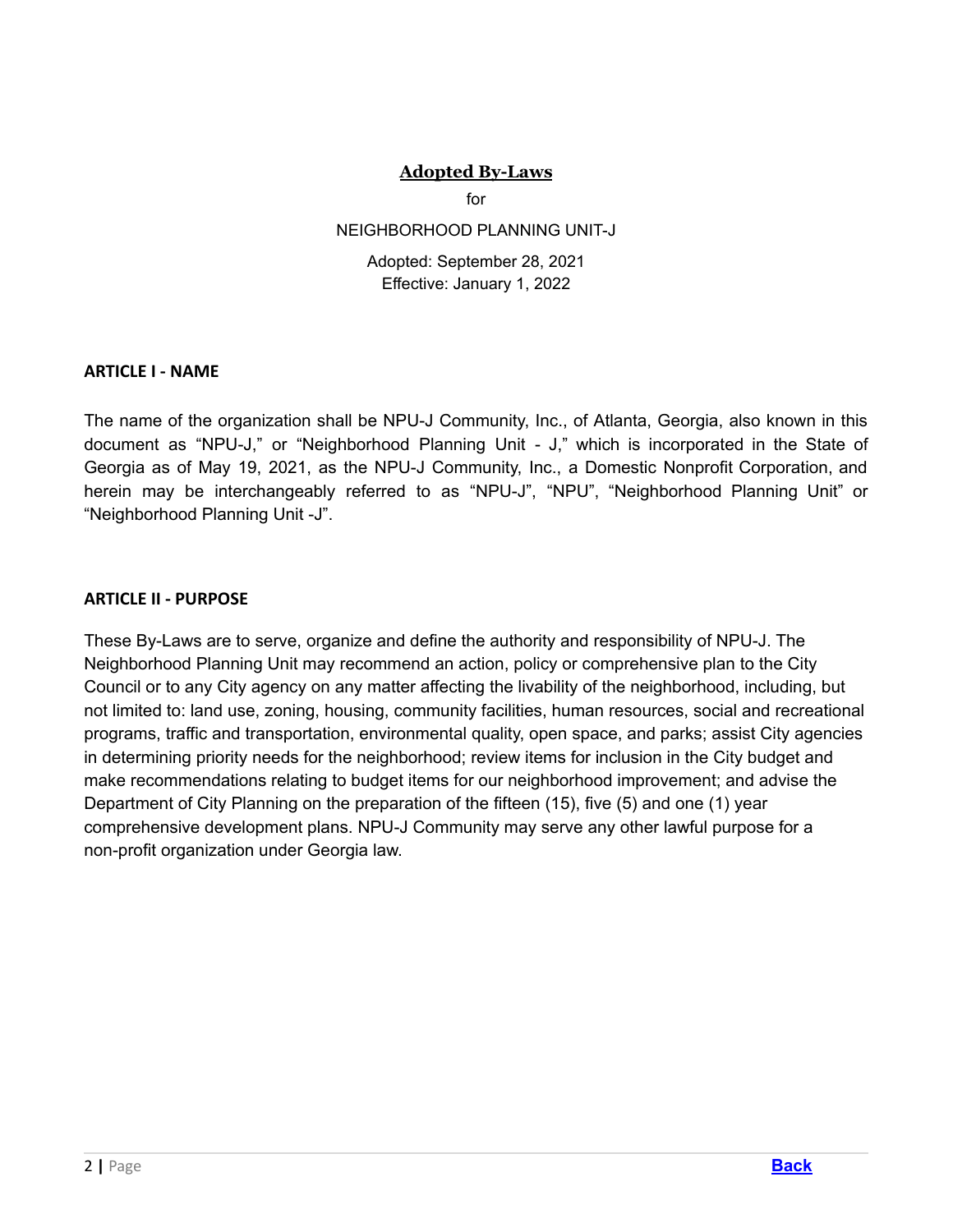### <span id="page-3-0"></span>**ARTICLE III - MEMBERS**

### **SECTION 1**

Any voting member shall be awarded voting privileges and may vote on all business matters including but not limited to zoning, alcohol license applications, and elections of officers. A *voting* member is defined as a member who has attended three (3) of the regular session meetings in the past 12 months.

A member may be any person 18 years or age or older, who is among the classes of individuals and organizations as outlined in SECTION 2, Qualifications. Each *voting* member may hold office in only one (1) NPU.

Each voting member shall have one (1) vote and shall have the right to exercise that vote on all issues which come before NPU-J. No person, corporation, organization, institution or agency who qualifies as a member on more than one basis shall have more than one (1) vote on any single item.

All members shall abide by the rules of order, policies and bylaws of NPU-J.

# **SECTION 2**

### **Qualifications**

Membership is open to the following classes of individuals and organizations:

### **A. Resident**

Any person whose primary place of residence is located within the geographic boundaries of NPU-J.

### **B. Non-Resident**

Any person who is the owner of real property physically located within the geographic boundaries of NPU-J but whose primary residence is physically located outside the geographic boundaries of NPU-J.

### **C. Corporate**

Any individual, corporation or organization conducting business or providing a service for profit from a permanent physical office located within the geographic boundaries of NPU-J or Community Development Corporation.

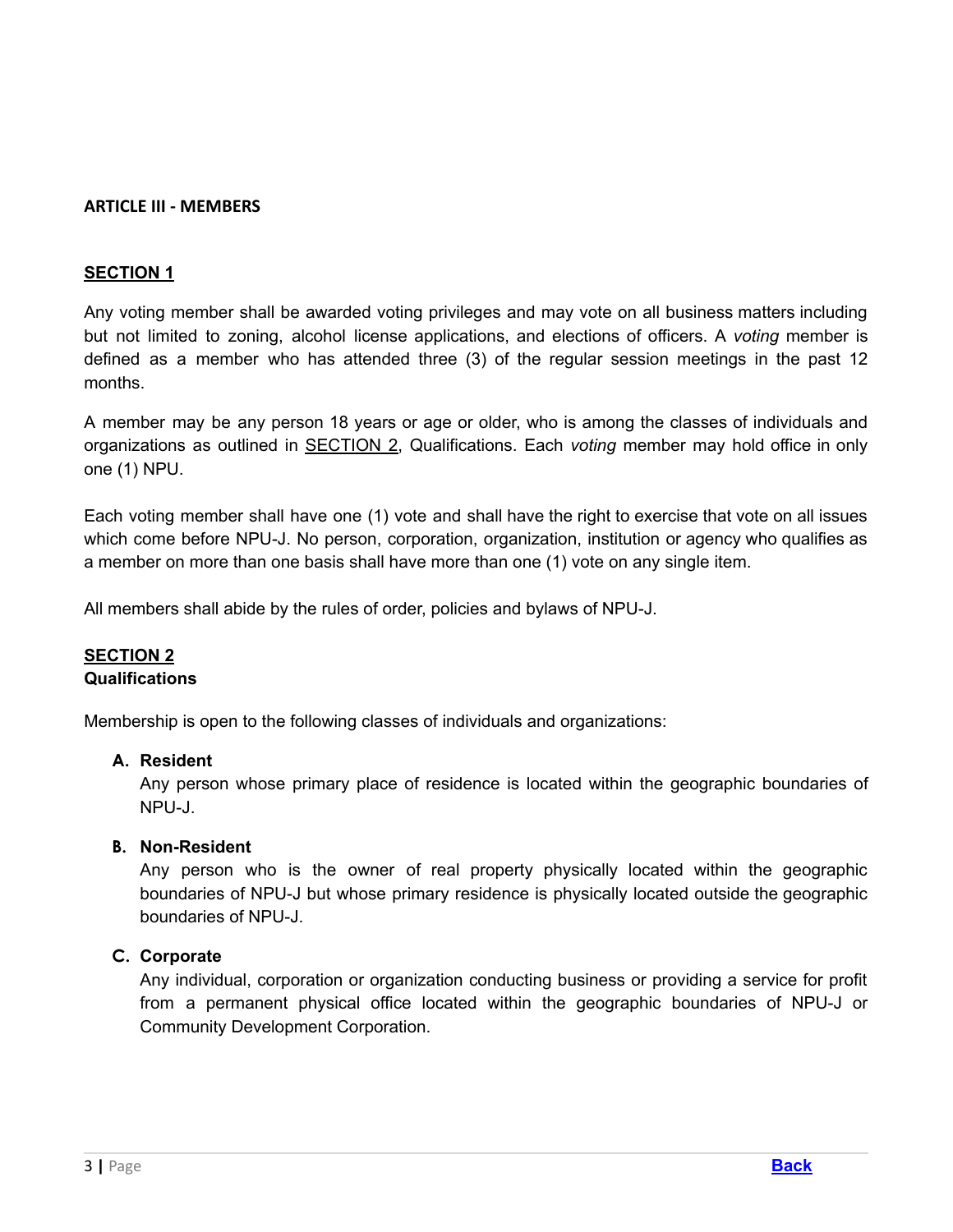### **D. Neighborhood Organization**

Any resident-based condominium, homeowners, tenant association or other type of resident association located within the geographic boundaries of NPU-J.

### **E. Institution**

Any not for profit agency, institution or organization, secular or faith-based, providing services to residents in one or more of the NPU-J neighborhoods from a permanent physical location within the geographic boundaries of NPU-J.

### **SECTION 3 Certification of Voting Members**

In the event any member's residency or eligibility for membership or elected office is challenged by another member, the Executive Board may require documentation to the member's eligibility.

The Executive Committee shall determine whether reasonable proof of residency is met. Supporting documentation for establishing proof of eligibility includes any one (1) of the following documents, showing a current address within the geographic boundaries of NPU-J:

- 1. Georgia Driver's License
- 2. Georgia ID Card
- 3. Utility Bill
- 4.Rental/Leasing Agreement
- 5. Property Deed
- 6. Personal or Business Check
- 7. Voter Registration Card
- 8. Proof of Incorporation
- 9. City of Atlanta Business License

### **SECTION 4**

### **Membership Privileges**

Members have the right to attend all meetings, including committee meetings.

Members will have continuing access to the current year's by-laws, correspondence, financial records, and minutes from all meetings concerning NPU-J.

Member Corporations, organizations, or institutions must designate in writing one (1) person as their voting representative. Such a designated representative shall have one (1) vote. No individual will be permitted to vote twice on any matter, i.e., individually or as a representative.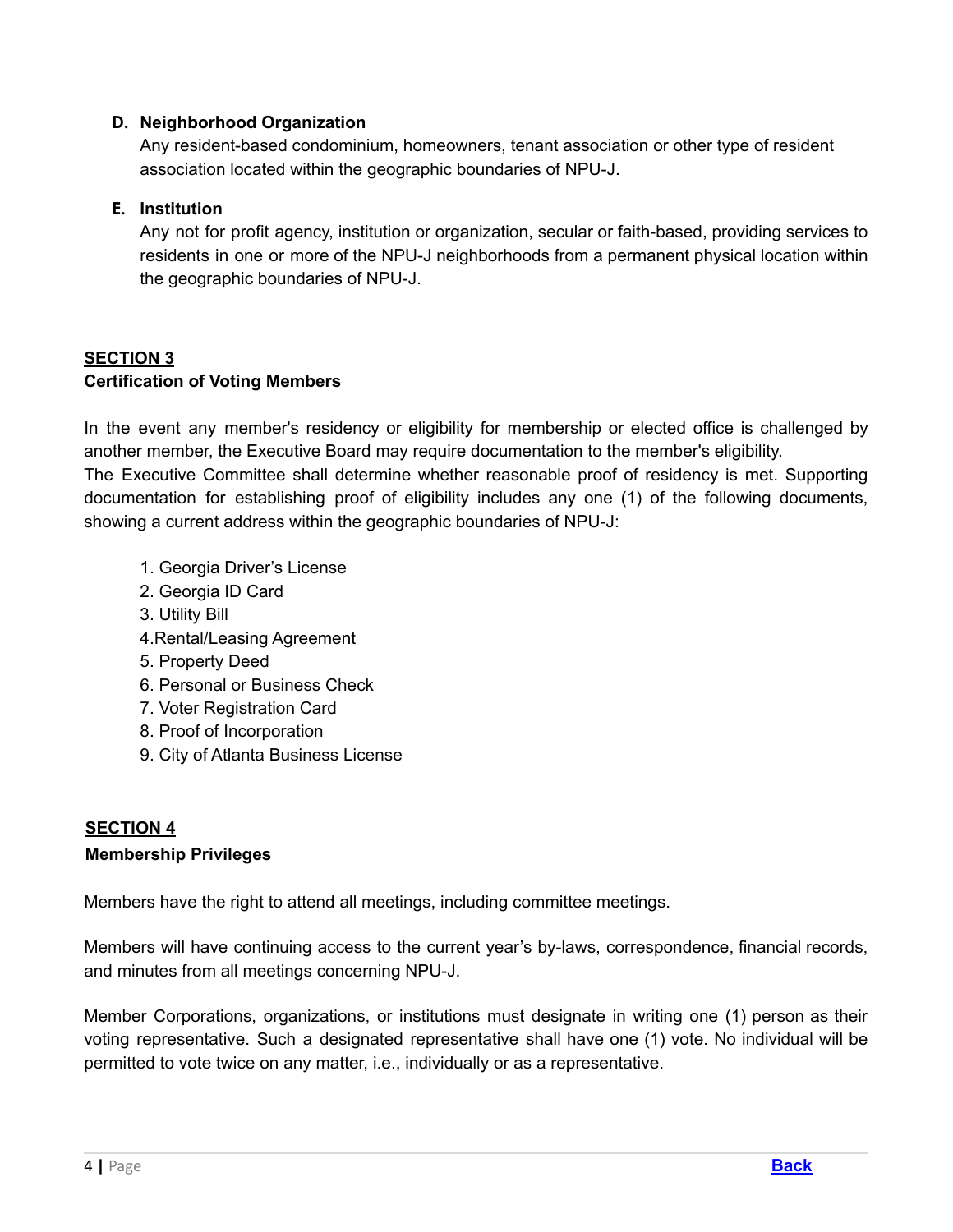In the event of a public state of emergency as deemed by the municipal, state or federal government, or similar extenuating circumstances, the Executive Board may call for an emergency meeting after providing at least two (2) hours notice to the general body, for the purpose of conducting business that cannot wait until the next regularly scheduled meeting.

### <span id="page-5-0"></span>**ARTICLE IV - MEETINGS**

### **SECTION 1**

NPU-J shall meet no less than ten months per year in regular sessions on the fourth Tuesday of the month at 7:00 PM. All meetings shall begin at 7:00 PM and end by 9:00 PM unless noted and voted upon by the NPU-J body to extend the meeting. The meeting date and time may be changed by the body at a regularly constituted meeting. Committees shall meet upon the call of the committee chairperson. No meeting will be scheduled for the month of November and the last General Body meeting will be scheduled for the second Tuesday of December.

Meetings of the general body, executive committee and any other committees may be conducted virtually, telephonically, or in-person with proper notice as defined in Article IV, Section 2 at the discretion of the NPU-J Executive Committee.

Eligible members shall be able to participate in in-person meetings, virtually and/or telephonically and shall have all the rights of those attending in person, including the ability to make or second motions, vote, or comment.

### **SECTION 2**

Special meetings requiring the membership body's vote may be called by the Chair or a majority of the Executive Board Committee, or fifteen or more voting members of NPU-J. Notice of special meetings shall be given at least five (5) days prior to the meeting in person, by mail, telephone, or e-mail utilizing the most current directory to all members entitled to vote at such meetings by the person or persons calling the said meeting. A record of such notice shall be deemed compliant with the requirement for giving notice. Business conducted at such special meetings shall be confined to the matters specified in the notice. The Chair or his/her designee will make every reasonable effort to notify members who do not have email addresses by mailing or hand-delivering notices, or by telephone call or text message.

### **SECTION 3**

A minimum of ten (10) members who are not part of the Executive Committee must be present virtually, telephonically, or in-person to achieve a quorum at any duly constituted meeting of the membership of NPU-J in order to conduct official business.

### **SECTION 4**

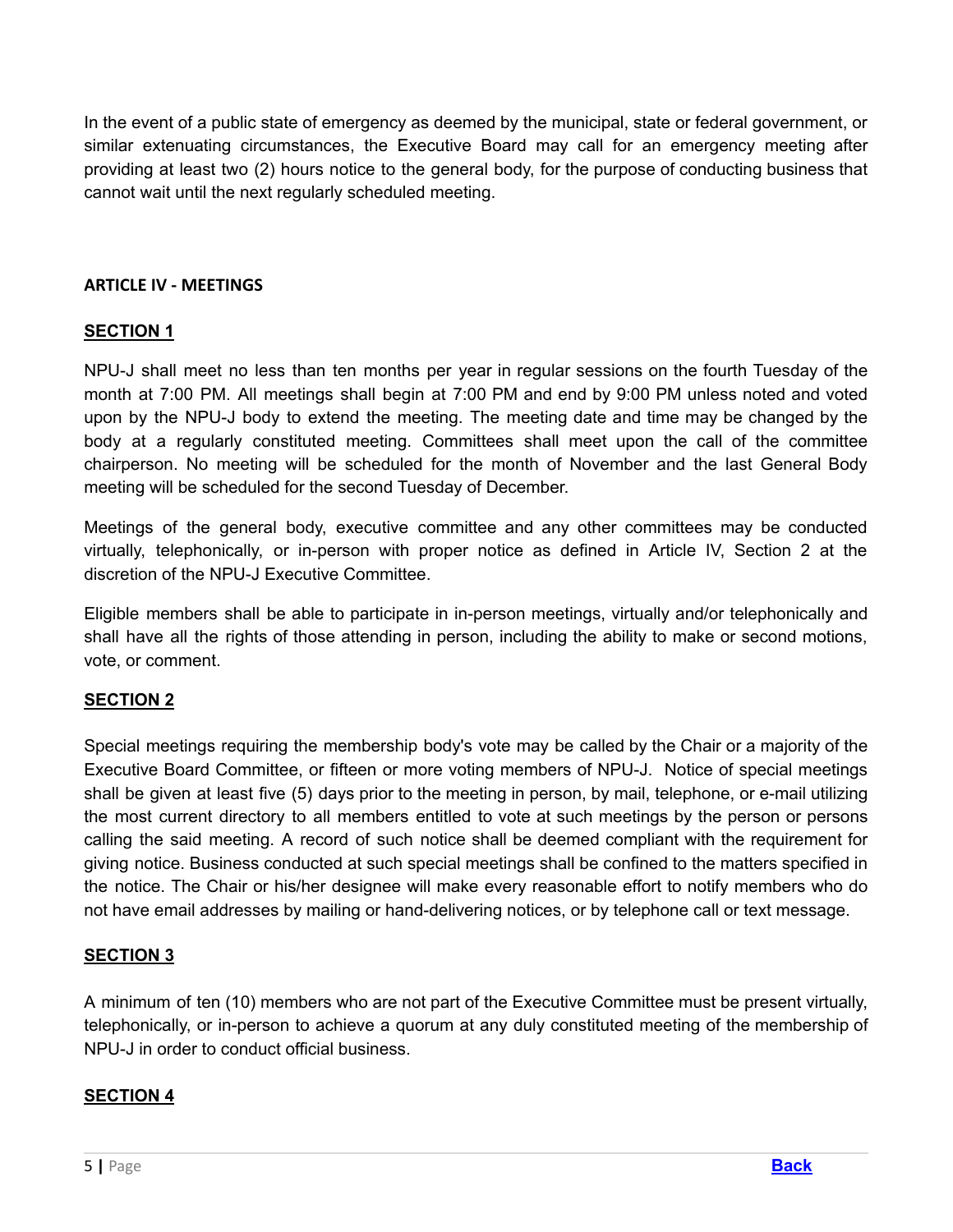The Chair in consultation with the Executive Committee and the NPU Planner shall determine the agenda for the meeting.

### **SECTION 5**

The procedure and rules governing the meeting of NPU-J shall be those prescribed by the current edition of "Robert's Rules of Order". The Chair shall be delegated a limited time for reports and comments at the beginning of each meeting and/or motion.

### **SECTION 6**

All meetings of NPU-J and its committees shall be open to the public and NPU-J membership.

### <span id="page-6-0"></span>**ARTICLE V - VOTING PROCEDURES SECTION 1**

Issues shall be resolved by a simple majority of active members present and voting. NPU-J shall afford the first opportunity of making a motion on zoning, alcohol license or special events permits to the affected neighborhood.

Voting can be done by a show of hands, or by ballot, or by electronic methods. Requests for voter certification shall be honored at all times.

### **SECTION 2**

Voter certification can be requested by a member of the NPU-J body before any voting takes place. When there is a discrepancy about a member's eligibility to vote, said member shall vote provisionally. The Executive Committee will have seven (7) days to confirm the member's eligibility in accordance with Article III, Section 3.

### **SECTION 3**

The attendance, maintained by the Secretary, shall be the official basis for eligibility to vote or hold office in NPU-J.

### <span id="page-6-1"></span>**ARTICLE VI. OFFICERS**

Elected officers of NPU-J shall be Chair, Vice Chair, Secretary, Treasurer and Parliamentarian.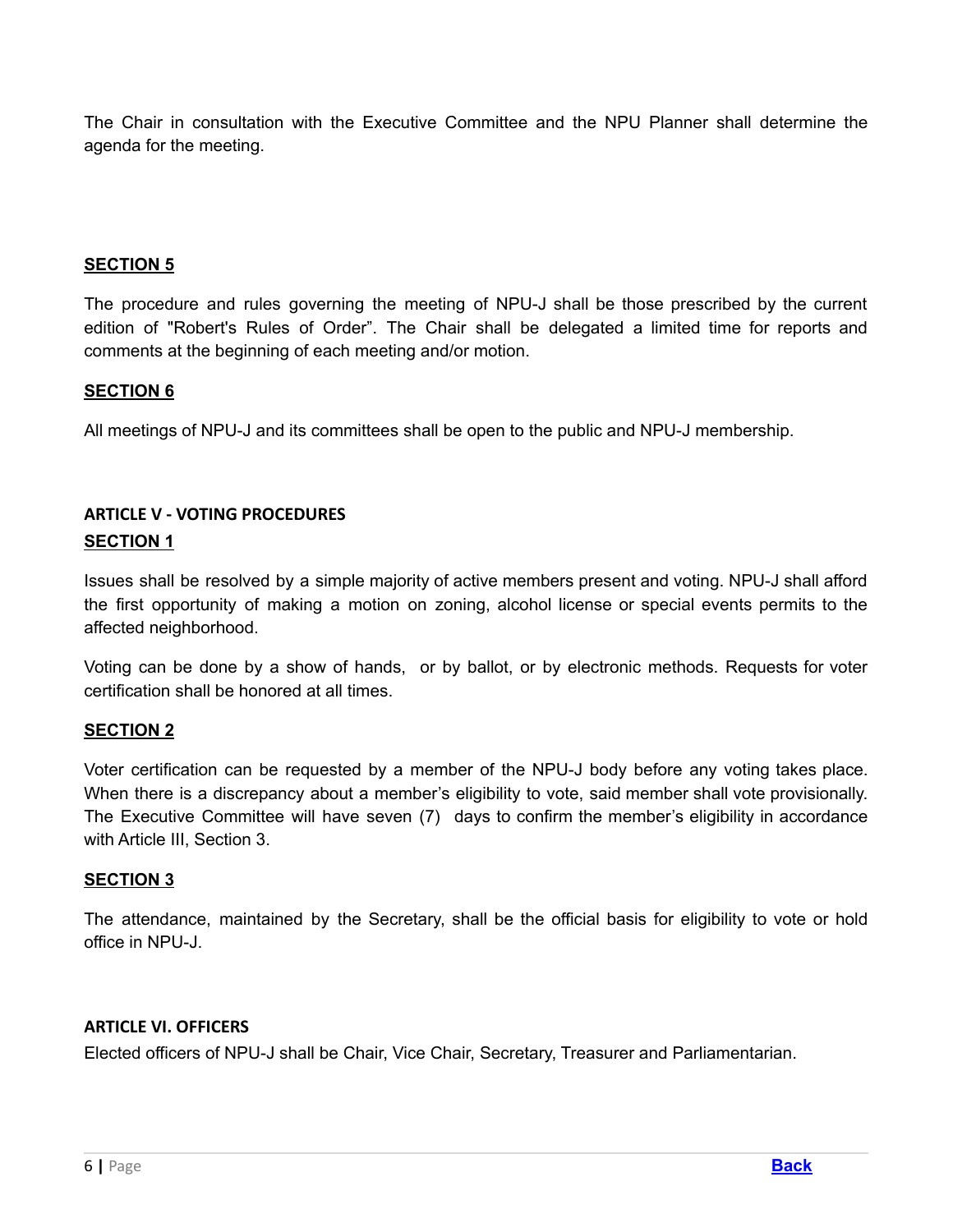### **Duties of Officers**

**CHAIR** - shall preside over all meetings, and appoint Standing or Special Committee Chairs, to perform the functions of the organization. The chair shall disseminate any relevant information to all neighborhood presidents within seven (7) days of receipt. The chairperson shall appoint representatives to any boards and commissions that invite representation from NPU-J. Such boards and commissions must be listed in these bylaws at the next bylaws review. The chairperson shall include on the monthly meeting agenda a report from these representatives:

- 1. Atlanta Planning and Advisory Board (APAB)
- 2. Blight Free Advisory Board
- 3. Perry Bolton TAD Advisory Committee
- 4. Any other boards, advisories, commissions, committees, etc. in which NPU-J has representation

**VICE CHAIR** - shall serve in the absence of the Chair and assist with vote counts, ballot tabulations and voter certifications in the regular monthly meetings.

**SECRETARY** - The Secretary shall be the custodian of all records except such as specifically assigned in these bylaws to others. The Secretary shall take and report to the NPU-J membership minutes of all monthly meetings, special meetings and meetings of the executive board. Approved monthly minutes of the general meeting shall be provided to the Department of City Planning. The secretary shall keep an attendance list of each meeting and handle any official correspondence on behalf of the NPU.

**PARLIAMENTARIAN** - shall advise on issues of parliamentary order, helping improve the governance of NPU-J. Additionally, the parliamentarian must be knowledgeable of Robert's Rules of Order.

**TREASURER** – shall perform all duties incidental to the office of Treasurer and will have custody of, and be responsible for all funds of NPU-J. The Treasurer will receive and give receipts for all monies due and payable to NPU-J from any source whatsoever and shall make all deposits of such monies received in the account maintained on behalf of the organization. The Treasurer will keep full and accurate accounts and records of all receipts and disbursements, in accordance with standard accounting procedures and make a complete financial report, in writing, on the same at each regular meeting of NPU-J. The Treasurer shall prepare an annual financial report and the IRS form 990 or 990EZ e-postcard tax filing for the previous fiscal year due to the IRS by May 15<sup>th</sup> of the following year, unless outside representation on tax matters is sought by the board. The Treasurer shall perform all other duties required to be performed by the Finance Committee, these By-Laws, or that may be assigned from time to time by the Chairman or the Executive Committee.

All elected officers of NPU-J are required to participate in any free training courses offered by the city of Atlanta, if relevant to their duties. Officers are responsible for registering for classes. No elected officer shall be required to attend more than two courses in any year.

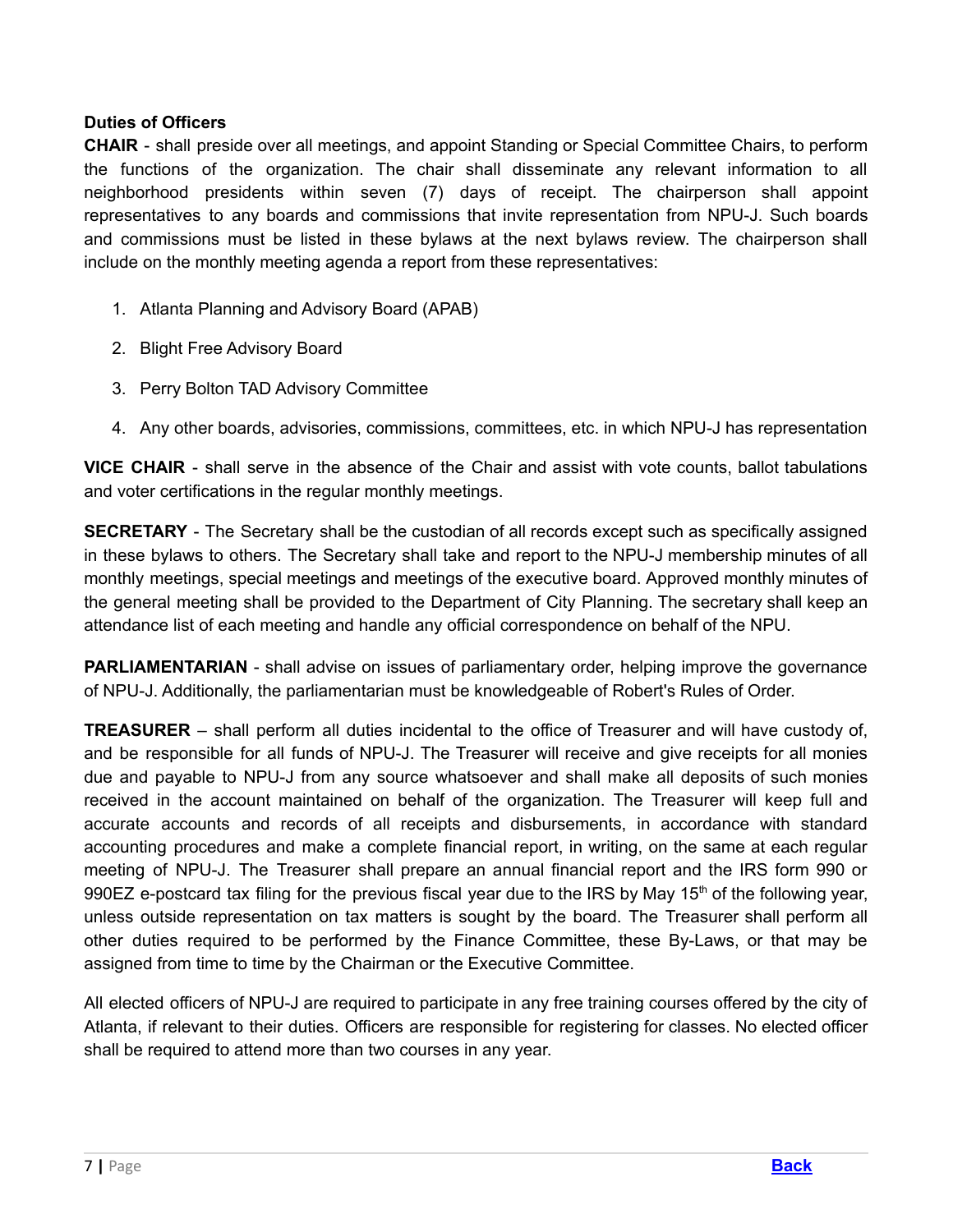### <span id="page-8-0"></span>**ARTICLE VII - COMMITTEES**

NPU-J shall have standing committees to fulfill the purpose of the NPU in coordination with the appropriate Municipal, State and Federal agencies.

Committee chairpersons are appointed by the NPU-J Chair. The Chair is an ex-officio member of every committee, except the Elections and the Finance and Budgeting Special Committee(s).

### **SECTION 1**

### **Qualifications**

Committee chairpersons should be knowledgeable or willing to learn, in the area in which they serve and must be a member of NPU-J.

### **SECTION 2**

### **Duties**

- Present a plan of work to the Executive Committee for approval.
- Maintain a procedure book with amendments and present a meeting schedule that meets or exceeds a quarterly minimum.
- Research and seek information in the content area.
- Attend NPU, city and community meetings pertinent to their work area whenever possible.
- Respond promptly to correspondence or requests and keep accurate files.
- Make reports at executive and general meetings when requested.
- Give records, reports, procedure books and other materials promptly to successors.

### **SECTION 3**

### **The Standing Committees shall be:**

**Executive Committee** - Shall be comprised of elected officers, appointed officers, Committee Chairs, and the immediate-past Chair of the NPU-J. Additionally the committee shall include the president of each constituent neighborhood organization or his/her designee, confirmed in writing from said organization.

- **●** The Executive Committee shall assist NPU-J in formulating policies and recommendations as set forth in the duties and definition of the committees in Article VII of the By-Laws.
- **●** To appoint auditors, and the Alternate Delegate to the Atlanta Planning Advisory Board.
- **●** To assist in the development of the agendas for regular meetings, along with the chairperson.
- **●** To monitor the work of the committees.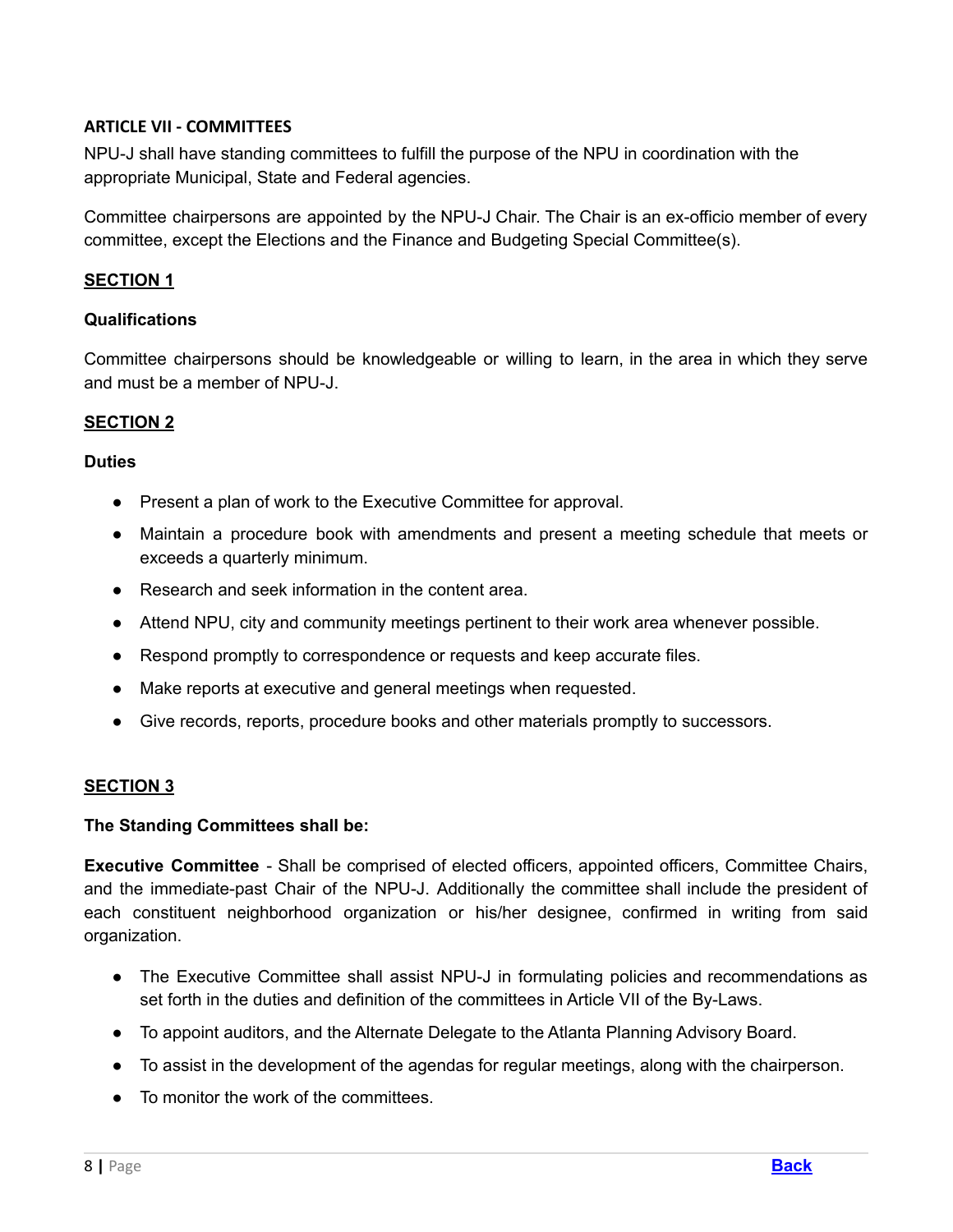- **●** To develop policy and procedures.
- **●** To ensure all members have access to By-Laws by February. Copies of By-Laws may be distributed electronically to members at the discretion of the Executive Committee and/ or posted on website.

**Housing, Land Use & Zoning** - To identify, study issues and concerns, review applications and ensure neighborhood input, which pertain to Land Use and Zoning and become familiar with the City's one (1), five (5) and fifteen (15) year Comprehensive Development Plans and make necessary recommendations to NPU-J.

**Code Enforcement and Public Safety** - To identify and study issues and concerns, and make necessary recommendations to NPU-J which will assist the residents in becoming active in the improvement of the condition in their neighborhood and the public well-being.

**Transportation and Mobility** - To identify and satisfy issues and concerns pertaining to transportation (i.e., MARTA) and make recommendations to the NPU.

**Finance and Budgeting Committee** - Shall work with the Treasurer to maintain full and accurate accounts and records of all receipts and disbursements, in accordance with standard accounting procedures and make a complete financial report in writing on the same, at each regular meeting of NPU-J. The committee shall work with the Treasurer to perform all other duties required to be performed as the Finance and Budgeting Committee, these By-Laws, or that may be assigned by the Chairman or the Executive Committee.

**By-Laws Review Committee -** shall be appointed annually by the NPU-J Chair to review and make a report of recommendations to be voted upon and approved by a ⅔ majority of the voting members present at the meeting when bylaws are voted upon. Notice that By-Laws are to be discussed and possibly amended shall be either oral or written. The By-Laws committee shall consist of no more than eight (8) persons. The NPU-J Chairperson shall make every reasonable effort to include a member representative from each constituent neighborhood.

**Legislation and Policy** - shall monitor and keep the general body apprised of any legislative or policy matters relevant to the neighborhoods, residents and stakeholders of NPU-J that is deliberated by the City of Atlanta, Fulton County, State of Georgia, public and private stakeholders, or any other entities. The Committee shall make reports to NPU-J at each monthly general meeting.

**Nominations and Elections** - shall coordinate the nominations, eligibility of candidates, and the election proceedings. The Nominations and Elections Committee shall consist of no more than eight (8) persons. The Committee chairperson shall make every reasonable effort to include a member representative from each constituent neighborhood. Members and officers who seek to be nominated may not serve on the Nominations and Elections Committee as members of said committee may not be nominated by the Committee.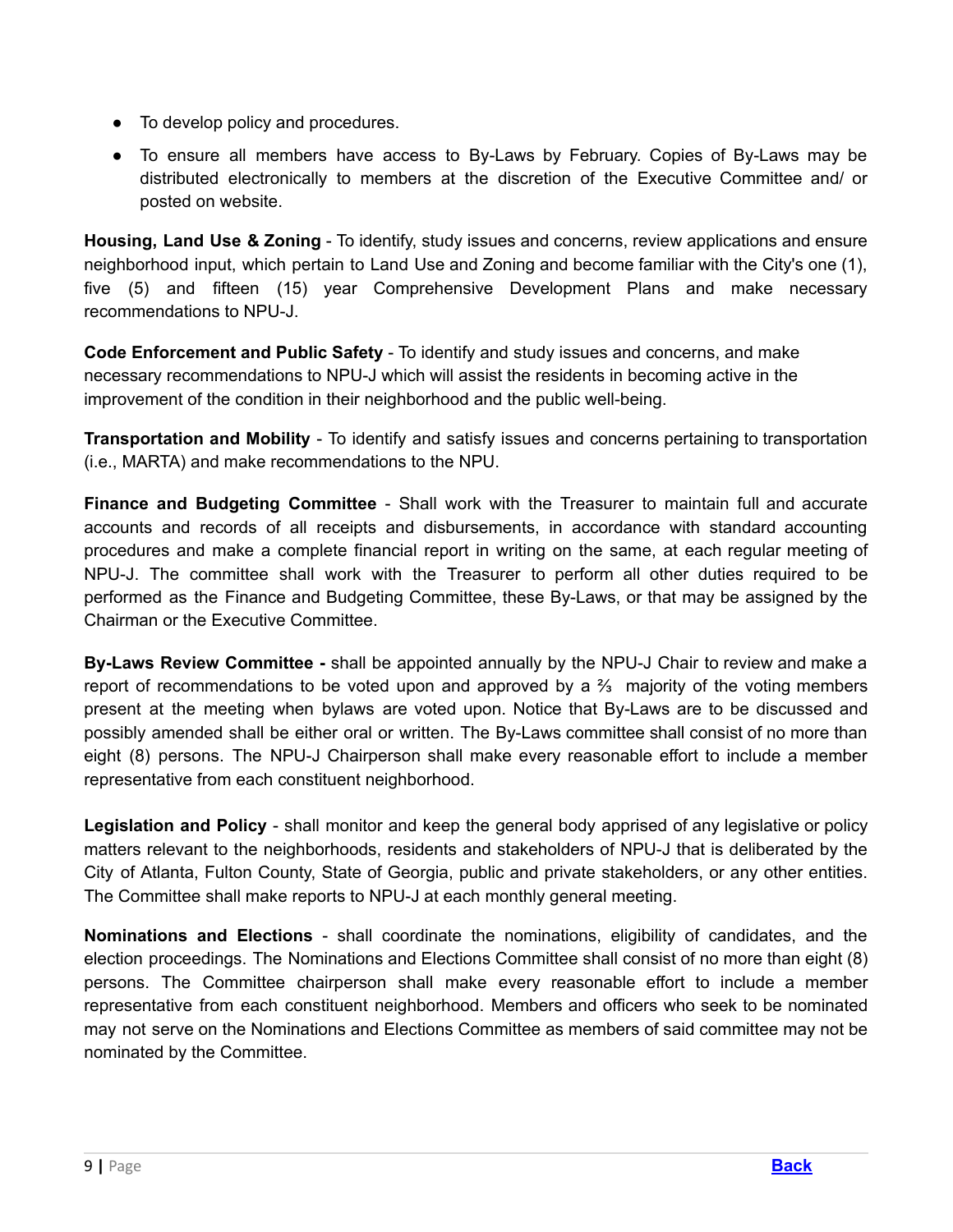**Planning and Development Committee** - shall review and research any projects, initiatives, programs, and other recommendations around parks, transportation, economic development, historic preservation, greenspace and other planning projects that impact the neighborhoods within NPU-J.

### **SECTION 4**

Committee officers who fail to satisfactorily perform the duties of the committee to which appointed without just and acceptable cause, as defined under ARTICLE II, Section 8; Qualifications; Duties, shall be recommended for replacement by the NPU-J Executive Committee or by request of the membership.

### **4.1.1** Removal of Committee Chairs

Any active member of NPU-J may request a review or evaluation of the performance or conduct of a Committee Chair, based upon any of the following criteria:

- a. Violation of these by-laws.
- b. Failure or inability to perform duties.
- c. Violation of the City of Atlanta's Code of Ethics.
- d. Absent from three (3) Committee meetings chaired, without notification.
- e. Absent from four (4) Committee meetings chaired without notification.

### **4.1.2** Notice and Review

The Executive Committee must review all material concerning the removal of a Committee Chair. Removal shall be considered when charges have been presented and found by the Executive Committee to be true.

Notice must be given to the affected chair in writing, and should include the date and time of review. This correspondence should be copied to members of the Executive Committee. The affected chair shall be provided the opportunity to appeal the recommendation for removal from appointment at all stages by submitting to the Executive Committee a written statement of defense.

The final decision to remove shall be that of 2/3 vote of the Executive Committee.

### <span id="page-10-0"></span>**ARTICLE VIII - NOMINATIONS AND ELECTIONS PROCEDURE**

### **SECTION 1**

**A.** For the annual election of officers, voting shall be closed ballot via paper ballot or electronic ballot. The Nominations and Elections Committee will make a recommendation to the general body as to the method of voting. Regardless of the method of voting, all voting members must be present in the meeting when elections are held in order to cast a ballot.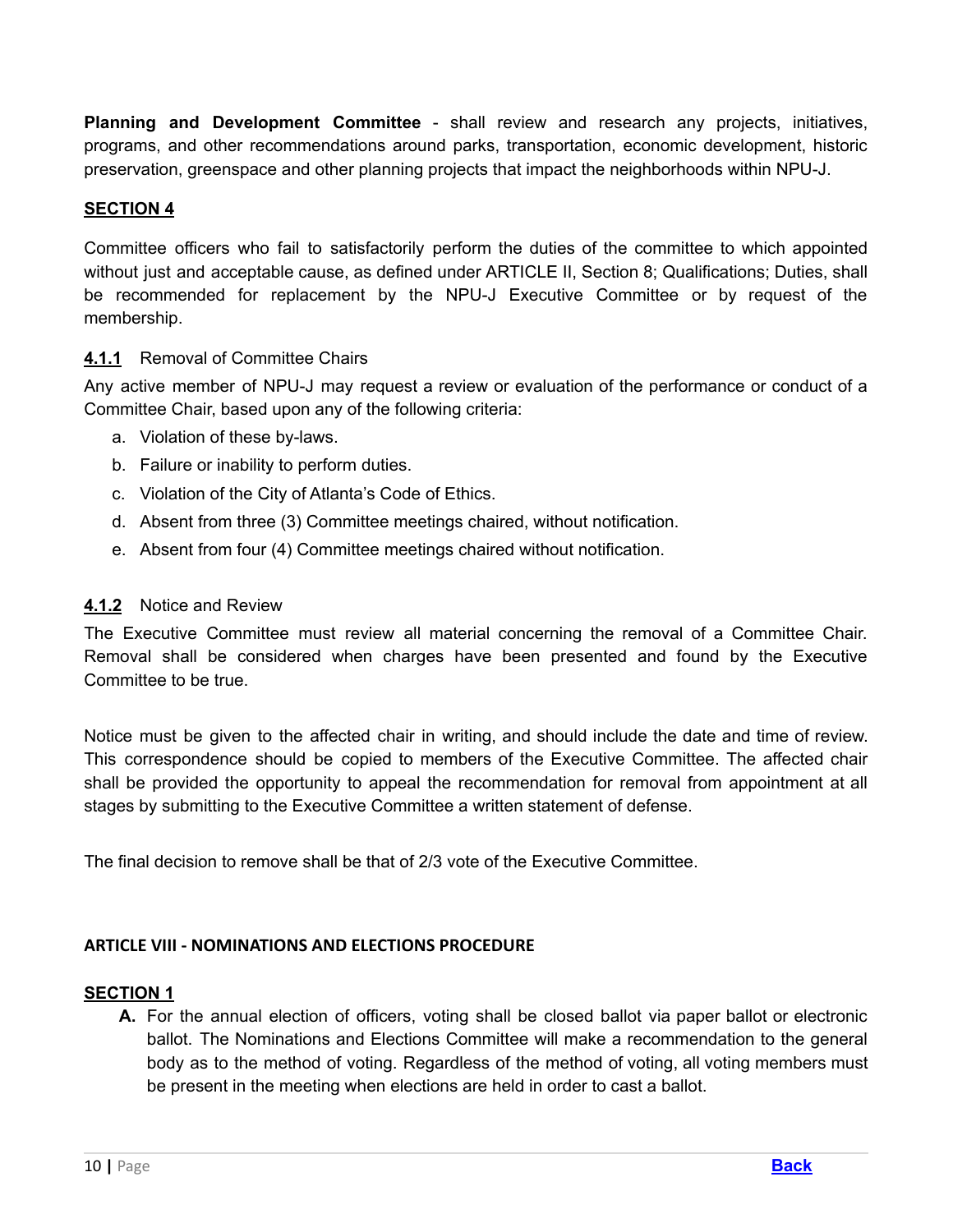- **B.** The Secretary shall make available a list of all eligible candidates for office at the August meeting. The eligibility list should be updated and provided to the membership in September and October prior to the annual election. The Nominations and Elections Committee Chair, appointed by the NPU Chair, shall open the floor for nominations at the August meeting and must add all qualified nominees to a slate of candidates to be provided to the membership and presented at the regularly held September meeting. The Nominations and Elections Committee shall not nominate a member of the Committee; but a member of the Committee may be nominated from the floor.
- **C.** Election of officers shall be conducted by the Nominating Committee annually at the regular October meeting. Candidates for office must be present or have submitted in writing acceptance of nomination to the Nominating Committee. These By-Laws shall not prohibit the nomination of candidates from the floor.

### **SECTION 2**

To qualify for holding office in NPU-J, each candidate must be an active member as described under ARTICLE III. Additionally, each candidate for the office must have attended at least fifty (50%) of all monthly meetings held within the twelve months prior to the annual election of offices. Candidates for office must be 18 years of age or older whose primary place of residence is within the boundaries of NPU-J.

### **SECTION 3**

Officers shall be elected for a term of one-year beginning January 1 and ending on December 31. All officers shall be elected annually. The Chair of NPU-J may not succeed himself/herself for more than four (4) consecutive full terms.

### **SECTION 4**

Elected Officers who fail to satisfactorily perform the duties of such office without just and acceptable cause shall be replaced by a majority vote of members. The interim person(s) will be expected to serve until such term expires. An officer may be removed at any regular or special meeting of NPU-J.

### **4.1.1** Removal of Elected Officers

Any active member of NPU-J may request a review or evaluation of the performance or conduct of an officer based upon any of the following criteria:

- a. Violation of these by-laws.
- b. Failure or inability to perform duties.
- c. Violation of the City of Atlanta's Code of Ethics.
- d. Absent from three (3) consecutive NPU-J meetings without notification to a member of the Executive Committee.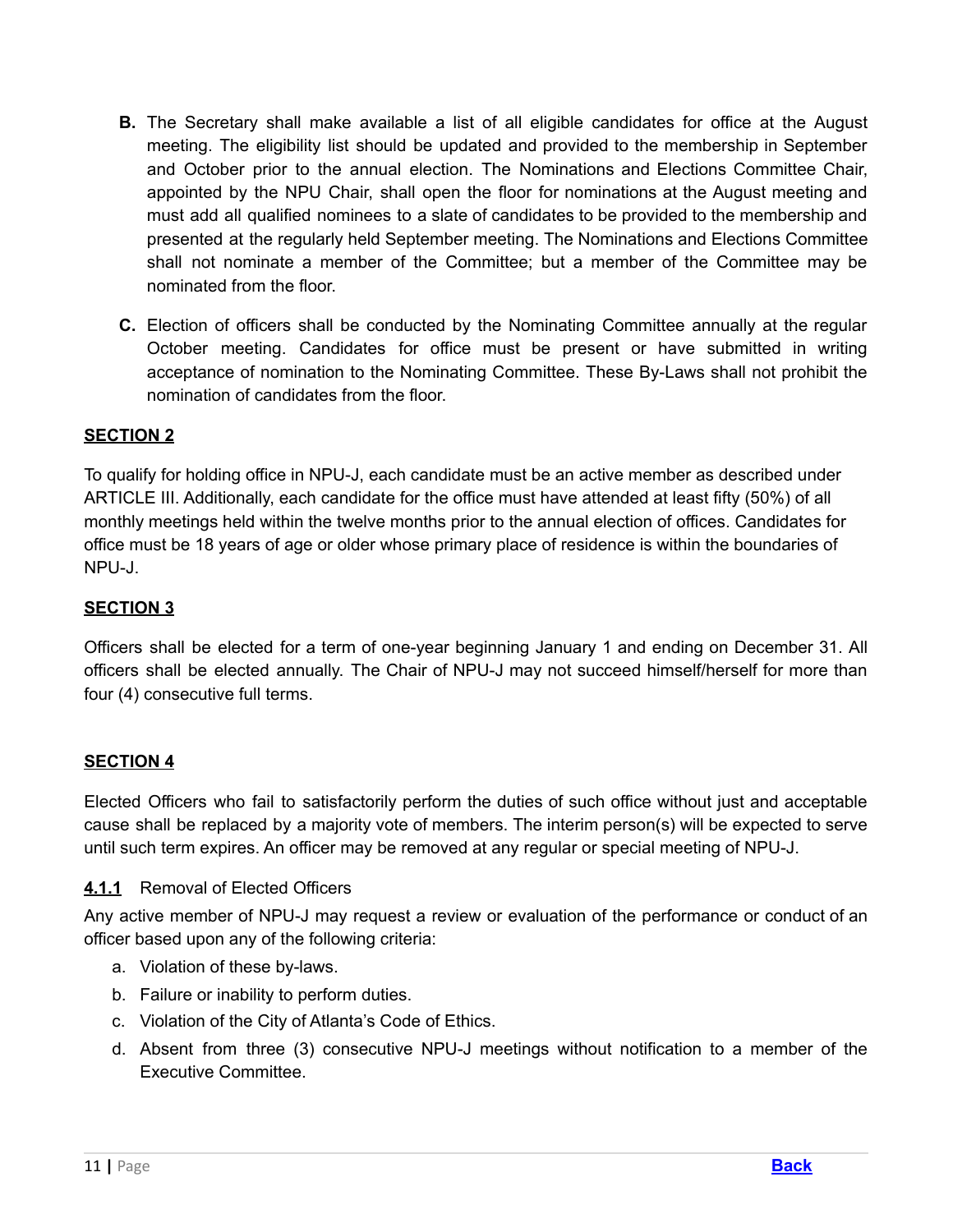e. Absent from four (4) regular NPU-J meetings (within the elected term) without notification to a member of the Executive Committee.

### **4.1.2** Notice and Review

The Executive Committee must review all material concerning the removal of an officer. Removal shall be considered when claims have been presented and found by the Executive Committee to be true.

Notice must be given to the affected officer in writing, including the date and time of review, and be brought before the full body. This correspondence should be copied to members of the Executive Committee. The affected officer shall be provided the opportunity to appeal the recommendation for removal from office at all stages by submitting to the Executive Committee a written statement of defense.

The final decision shall be that of 2/3 vote of the active membership present and voting.

### <span id="page-12-0"></span>**ARTICLE IX - GENERAL ADMINISTRATIVE POLICY**

### **SECTION 1. SOVEREIGNTY OF NEIGHBORHOODS**

NPU-J serves as an umbrella organization for the neighborhoods within its geographic area and acknowledges each neighborhood's right of self-determination. Therefore, NPU-J will not hear any matter, until said matter has been heard by the directly impacted neighborhood or neighborhoods where applicable and said neighborhood(s) have notified the Chairperson, in writing of the neighborhood's position on said matter. This rule of sovereignty applies to any and all recommendations NPU-J is required to provide under Section 6-3012 of the City of Atlanta Code of Ordinances, and includes but is not limited to land use, zoning, events, letters of support, and/or alcohol license applications.

### **SECTION 2. FISCAL YEAR**

The fiscal year for NPU-J will begin on the first day of January of each year and end on the last day of December in the same year.

### **SECTION 3. GIFTS AND GRATUITIES**

The Chairperson must disclose any contribution, gift, or bequest which is contributed, given or bequeathed to NPU-J for the sole purpose of furthering NPU-J's stated purpose, providing, however, the NPU-J acceptance of the same shall not constitute a conflict of interest as defined by the City of Atlanta's Code of Ethics and also provided that the contributor, giver or person making the bequest

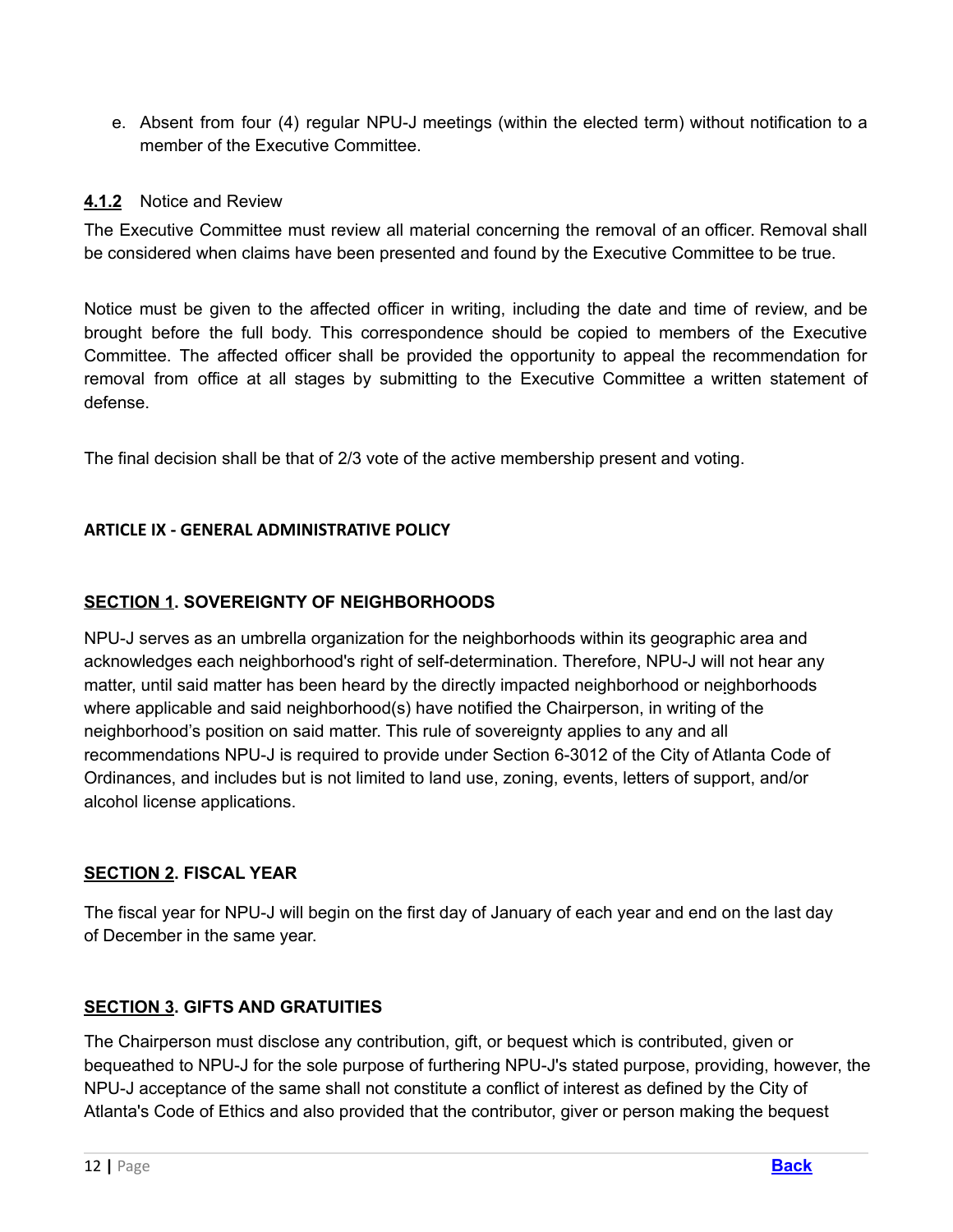does not and will not, within the foreseeable future, have a matter that requires action by NPU-J.

### **SECTION 4. FINANCIAL MANAGEMENT**

A. The named depositor institution for any financial account(s) established in the name of Neighborhood Planning Unit - J shall be determined by the Executive Committee. The signatures of the Treasurer and the Chairperson will be required for all financial instruments pertaining to NPU-J. If the Treasurer has signed and the President is unavailable, the signature of the Vice President shall also be accepted in lieu of the signature of the President. If the President has signed and the Treasurer is unavailable, the signature of the Secretary shall also be accepted in lieu of the signature of the Treasurer.

B. Any and all funds obtained from any source, through any person or persons, acting for, or in the name of the Organization under the direction or the authorization of the Organization, shall be considered NPU-J funds. Those funds shall be delivered to the Treasurer who will execute a written receipt for such funds, report the amounts received and the source at each meeting.

C. All expenditures exceeding \$100.00 require authorization by the majority vote of members present at a regular business meeting.

### <span id="page-13-0"></span>**ARTICLE X - PARLIAMENTARY AUTHORITY**

The current edition of *"Robert's Rules of Order"* shall govern all matters not covered by these By-Laws, and a copy of such shall be present at every meeting.

### <span id="page-13-1"></span>**ARTICLE XI - BY-LAWS REVIEW AND AMENDMENTS**

### **SECTION 1**

Adopted By-Laws shall be delivered to the Department of City Planning no later than September 30 of each year and become effective January 1 of the upcoming year.

### **SECTION 2**

- **A.** Proposed amendments shall be introduced and discussed at one meeting of NPU-J and shall automatically be tabled until the next meeting of NPU-J. Amendments shall require a majority vote of members present.
- **B.** The By-laws Committee must have all proposed changes to the by-laws completed and ready for distribution at the August NPU-J General Meeting. The body will have one month to propose

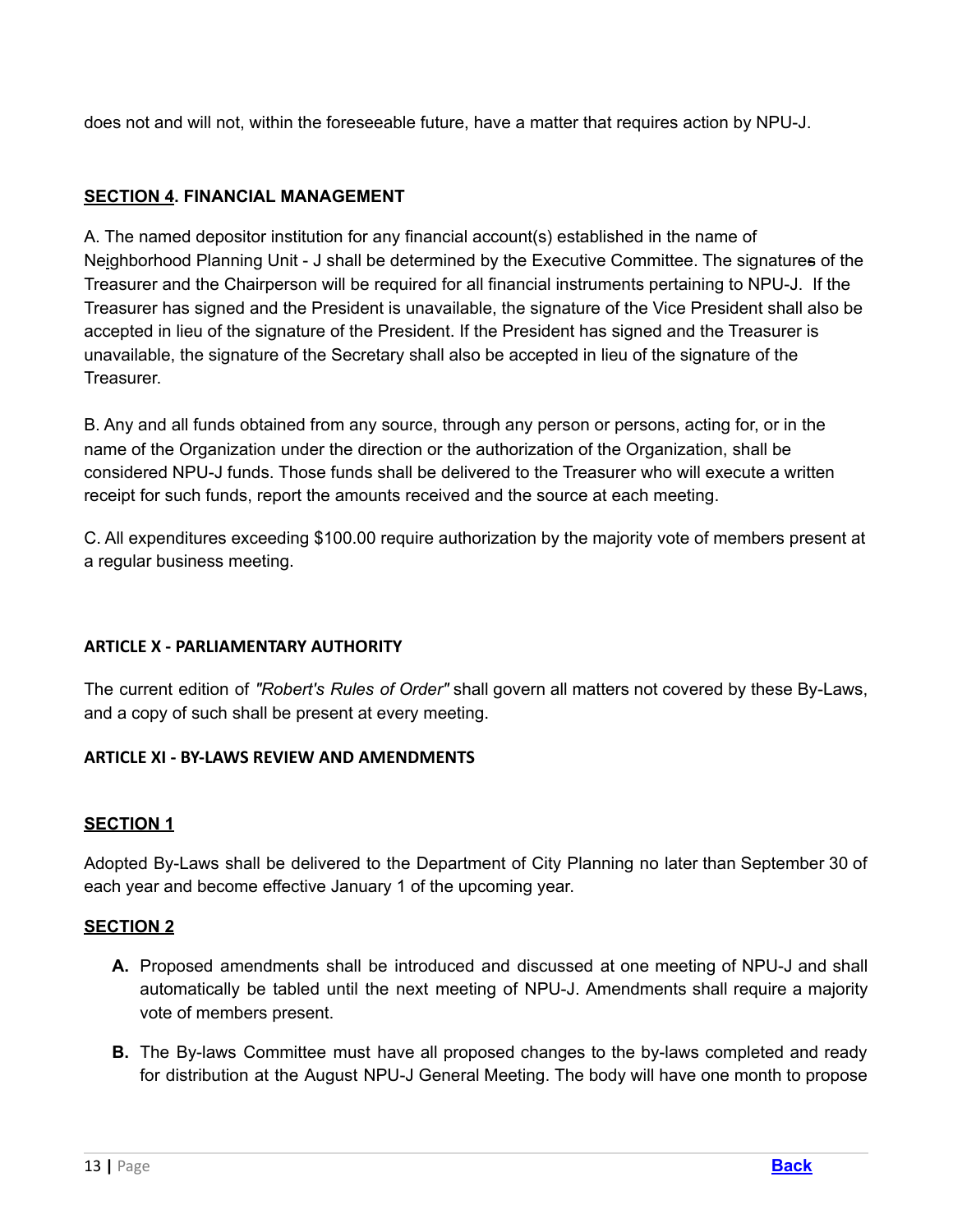additional changes, if any, to the by-laws. The final version of the by-laws will be completed and voted on at the September NPU-J meeting.

### **SECTION 3**

These By-Laws shall be approved annually by a ⅔ majority of the members of the NPU-J in attendance where the By-Laws are voted upon. At said meeting, there shall be no restrictions upon a member's right to vote on the approval or disapproval of the By-Laws.

### <span id="page-14-0"></span>**ARTICLE XII - SUPERSESSION OF AUTHORITY**

These By-Laws shall suspend all previous By-Laws of NPU-J

*September 28, 2021*

Print Name: Print Name:

Signature: Signature: Signature: Signature: Signature: Signature: Signature: Signature: Signature: Signature: Signature: Signature: Signature: Signature: Signature: Signature: Signature: Signature: Signature: Signature: Si

### **2021 Chairperson, NPU-J 2021 Chairperson, Bylaws Committee**

### **Bylaws Committee Members:**

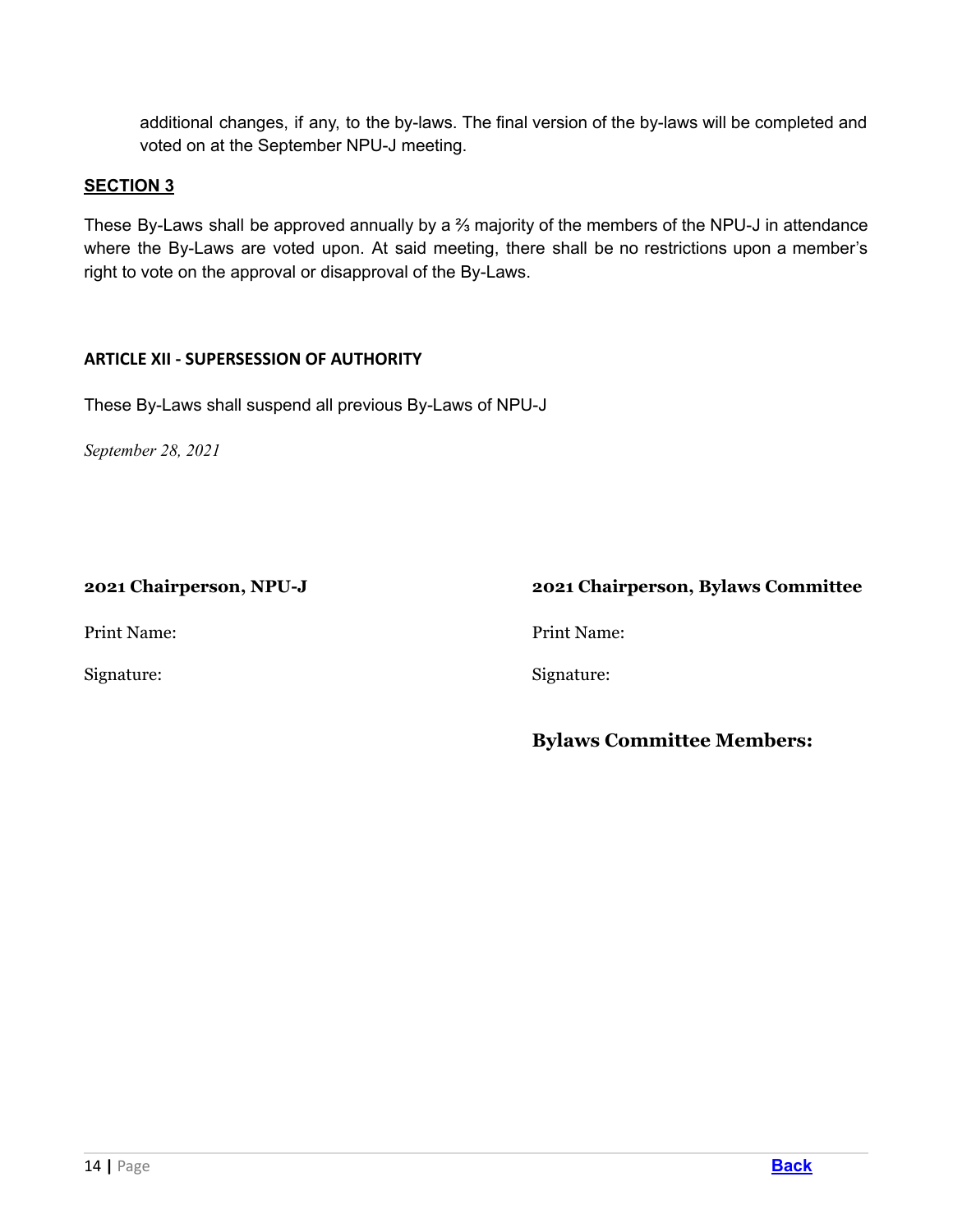### <span id="page-15-0"></span>**APPENDIX**

### **The Basic Format for an Agenda Item Discussion**

- First, the Chair shall clearly announce the agenda item number and shall clearly state what the agenda item subject is. The Chair shall then announce the format (which follows) that will be followed in considering the agenda item.
- Second, following that agenda format, the Chair shall invite the appropriate committee(s) then civic association(s) to report on the item, including any recommendation that they might have.
- Third, the Chair shall ask members of the body if they have any technical questions of clarification. At this point, members of the body may ask clarifying questions to the committee chair, civic association representative, or applicant, and that person or persons should be given time to respond.
- Fourth, the Chair shall invite public comments, or if appropriate at a formal meeting, should open the public meeting for public input. If numerous members of the public indicate a desire to speak to the subject, the Chair may limit the time of public speakers to ten minutes per side. At the conclusion of the public comments, the Chair should announce that public input has concluded (or the public hearing as the case may be is closed). Time for public comments may be extended by motion and 2/3 vote of the body.
- Fifth, the Chair shall invite a motion. The Chair shall announce the name of the member of the body who makes the motion
- Sixth, the Chair shall determine if any member of the body wishes to second the motion. The Chair shall announce the name of the member of the body who seconds the motion. (It is normally good practice for a motion to require a second before proceeding with it to ensure it is not just one member of the body who is interested in a particular approach. However, a second is not an absolute requirement, and the Chair can proceed with consideration and vote on a motion even when there is no second. This is a matter left to the discretion of the Chair.)
- Seventh, if the motion is made, the Chair shall make sure everyone understands the motion. This is done in one of three ways: (1) The Chair can ask the maker of the motion to repeat it. (2) The Chair can repeat the motion. (3) The Chair can ask the secretary or the clerk of the body to repeat the motion.
- Eighth, the Chair shall now invite discussion of the motion by the body. If there is no desired discussion, or after the discussion has ended, the Chair shall announce that the body will vote on the motion and the motion shall be re-read by the Secretary.
- Ninth, the Chair takes a vote.
- Tenth, the Chair should announce the result of the vote and should announce what action (if any) the body has taken. In announcing the result, the Chair shall indicate the names of the members of the body, if any, who voted in the minority on the motion. This announcement might take the following

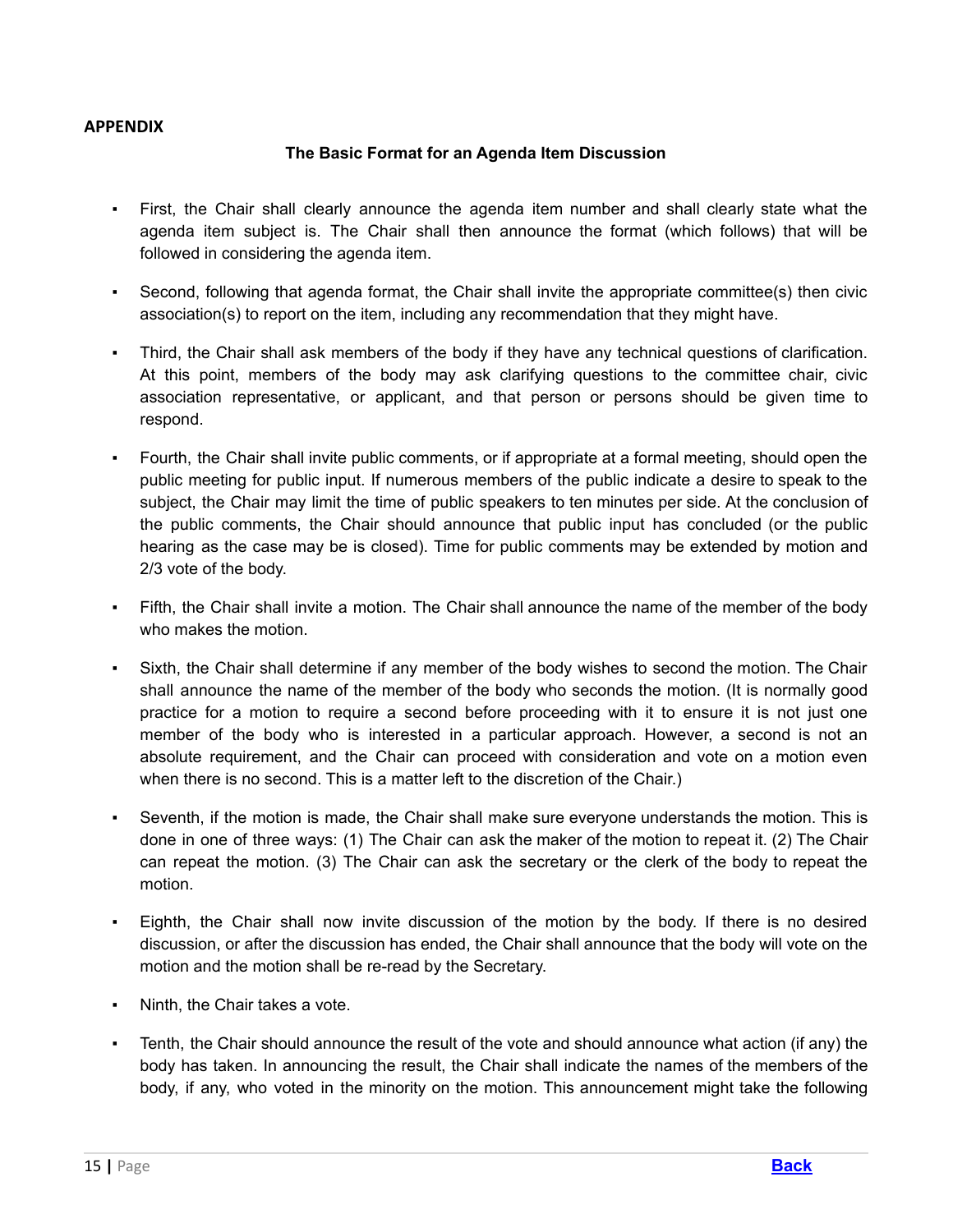form: "The motion passes by a vote of 3-2, with Smith and Jones dissenting. We have passed the motion requiring a 10 day notice for all future meetings of this body."

### **Motions in General**

Motions are made in a simple two-step process:

- First, the Chair should recognize the member of the body.
- Second, the member of the body makes a motion by preceding the member's desired approach with the words: "I move . . ." So, a typical motion might be: "I move that we give a 10-day notice in the future for all our meetings."

The Chair usually initiates the motion by either:

- Inviting the members of the body to make a motion. "A motion at this time would be in order."
- Suggesting a motion to the members of the body. "A motion would be in order that we give a 10-day notice in the future for all our meetings."
- Making the motion. As noted, the Chair has every right as a member of the body to make a motion, but should normally do so only if the Chair wishes to make a motion on an item but is convinced that no other member of the body is willing to step forward to do so at a particular time.

### **The Three Basic Motions**

There are three motions that are the most common and recur often at meetings:

- The basic motion: The basic motion is the one that puts forward a decision for the body's consideration. A basic motion might be: "I move that we create a 5-member committee to plan and put on our annual fundraiser."
- The motion to amend if a member wants to change a basic motion that is before the body they would move to amend it. A motion to amend might be: "I move that we amend the motion to have a 10-member committee." A motion to amend takes the basic motion which is before the body and seeks to change it in some way.
- The substitute motion if a member wants to completely do away with the basic motion that is before the body, and put a new motion before the body, they would move a substitute motion. A substitute motion might be: "I move by substitute motion that we cancel the annual fundraiser this year."
- "Motions to amend" and "substitute motions" are often confused. But they are quite different, and their effect (if passed} is quite different. A motion to amend seeks to retain the basic motion on the floor, but modify it in some way. A substitute motion seeks to throw out the basic motion on the floor, and substitute a new and different motion for it.
- The decision as to whether a motion is really a "motion to amend" or a "substitute motion" is left to the chair. So that if a member makes what that member calls a "motion to amend", but the Chair determines that it is really a "substitute motion", then the Chair's designation governs.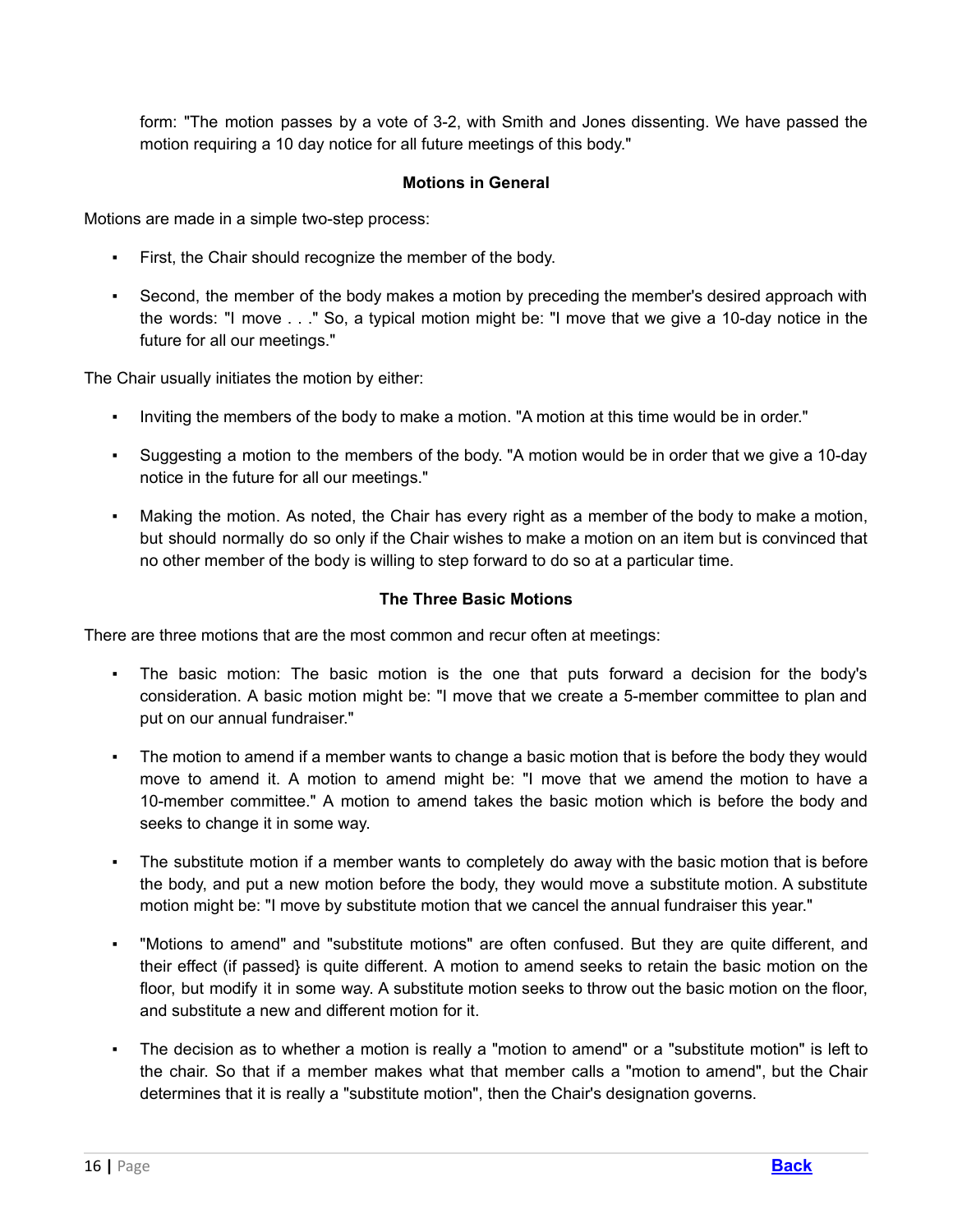### **Multiple Motions Before the Body**

- There can be up to three motions on the floor at the same time. The Chair can reject a fourth motion until the Chair has dealt with the three that are on the floor and has resolved them.
- When there are two or three motions on the floor (after motions and seconds) at the same time, the vote should proceed on the motion that is made.

### **To Debate or Not to Debate**

• The basic rule of motions is that they are subject to discussion and debate. Accordingly, basic motions, motions to amend, and substitute motions are all eligible, each in their turn, for full discussion before and by the body. The debate can continue as long as members of the body wish to discuss an item, subject to the decision of the Chair that it is time to move on and take action.

There are exceptions to the general rule of free and open debate on motions. The exceptions all apply when there is a desire of the body to move on. The following motions are not debatable (that is, when the following motions are made and seconded, the Chair must immediately call for a vote of the body without debate on the motion):

### A Motion to Adjourn

This motion, if passed, requires the body to immediately adjourn to its next regularly scheduled meeting. This requires a simple majority vote.

### A Motion to Recess

- This motion, if passed, requires the body to immediately take a recess.
- Normally, the Chair determines the length of the recess which may be a few minutes or an hour. It requires a simple majority vote.

### A Motion to Fix the Time to Adjourn

▪ This motion, if passed, requires the body to adjourn the meeting at the specific time set in the motion.

### A Motion to Table

This motion, if passed, requires discussion of the agenda item to be halted and the agenda item to be placed on "hold". The motion can contain a specific time in which the item can come back to the body. Or the motion can contain no specific time for the return of the item, in which case a motion to take the item off the table and bring it back to the body will have to be taken at a future meeting.

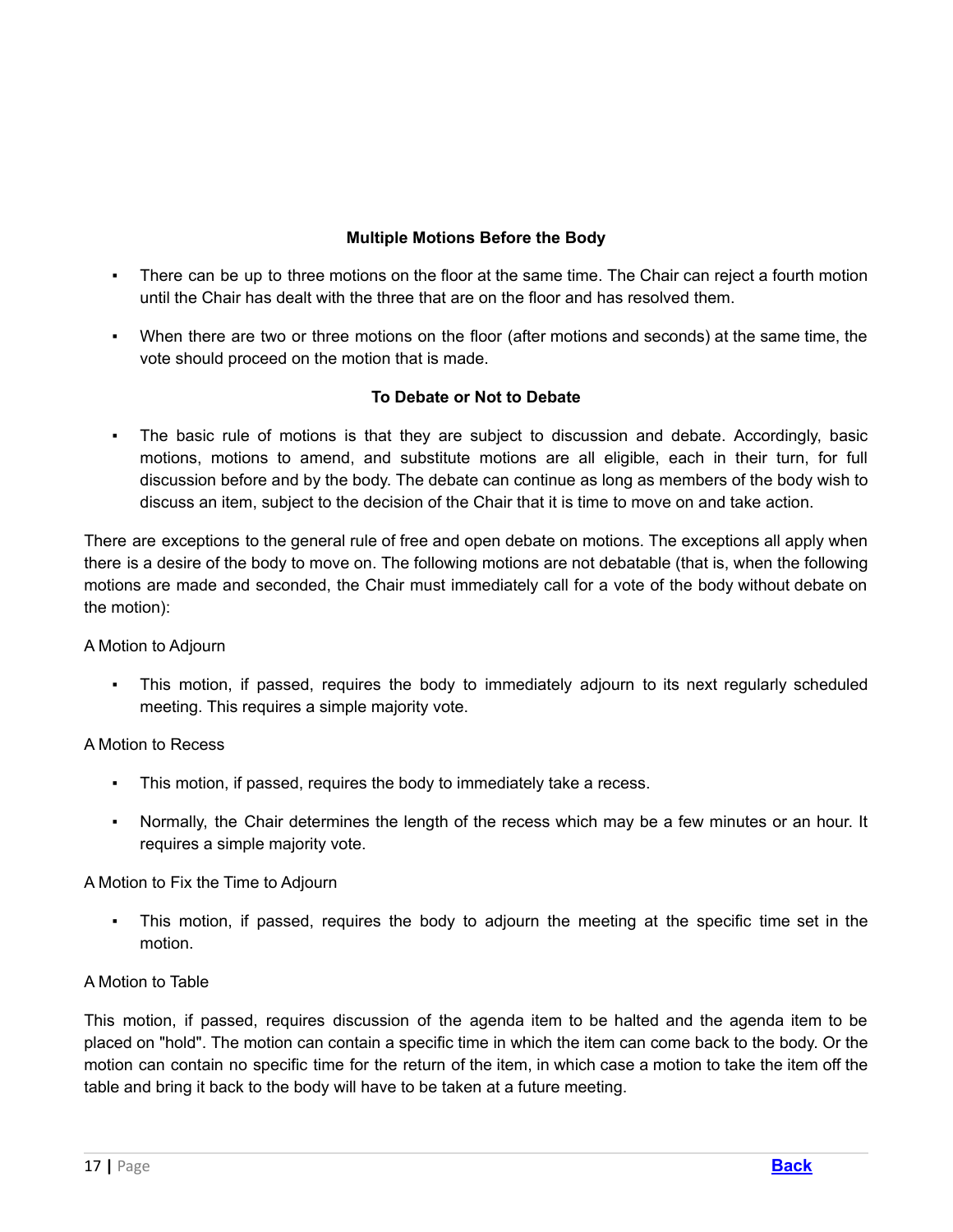A motion to table an item (or to bring it back to the body) requires a simple majority vote.

A Motion to Limit Debate

- The most common form of this motion is to say: "I move the previous question" or "I move the question" or "I call the question" or simply "question.'' (As a practical matter, when a member calls for the "question" the chair can expedite things by simply asking the body if anyone wishes to continue discussing the underlying matter.
- If no one wishes to discuss it further, the chair can proceed to a vote on the underlying matter -without having to vote on the "question". On the other hand, if even one member of the body wishes further discussion and debate on the underlying matter, then the chair has to treat the call for the "question" as a motion and proceed accordingly.)
- **▪** When a member of the body makes such a motion for the "question", the member is really saying: "I've had enough debate. Let's get on with the vote". When such a motion is made, the Chair should ask for a second, stop debate, and vote on the motion to limit debate.
- **▪** The motion to limit debate requires a 2/3 vote of the body. Note: that a motion to limit debate could include a time limit. For example: "I move we limit debate on this agenda item to 15 minutes.'' Even in this format, the motion to limit debate requires a 2/3 vote of the body. A similar motion is a motion to object to consideration of an item. This motion is not debatable, and if passed, precludes the body from even considering an item on the agenda. It also requires a 2/3 vote.

### **Majority and Super-Majority Votes**

- In a democracy, a simple majority vote determines a question. A tie vote means the motion fails.
- All motions require a simple majority, but there are a few exceptions. The exceptions come up when the body is taking an action which, effectively, cuts off the ability of a minority of the body to take an action or discuss and item. These extraordinary motions require a 2/3 majority (a super-majority) to pass:

Motion to Limit Debate.

▪ Whether a member says "I move the previous question" or "I move the question" or "I call the question" or "I move to limit debate", it all amounts to an attempt to cut off the ability of the minority to discuss an item, and it requires a 2/3 vote to pass.

Motion to Extend Public Comment

▪ At the conclusion of the time for public comment, a member may move to extend public comment by a set motion. This requires a 2/3 vote to pass.

### Motion to Close Nominations

▪ When choosing officers of the body (like the Chair) nominations are in order either from a nominating committee or from the floor of the body.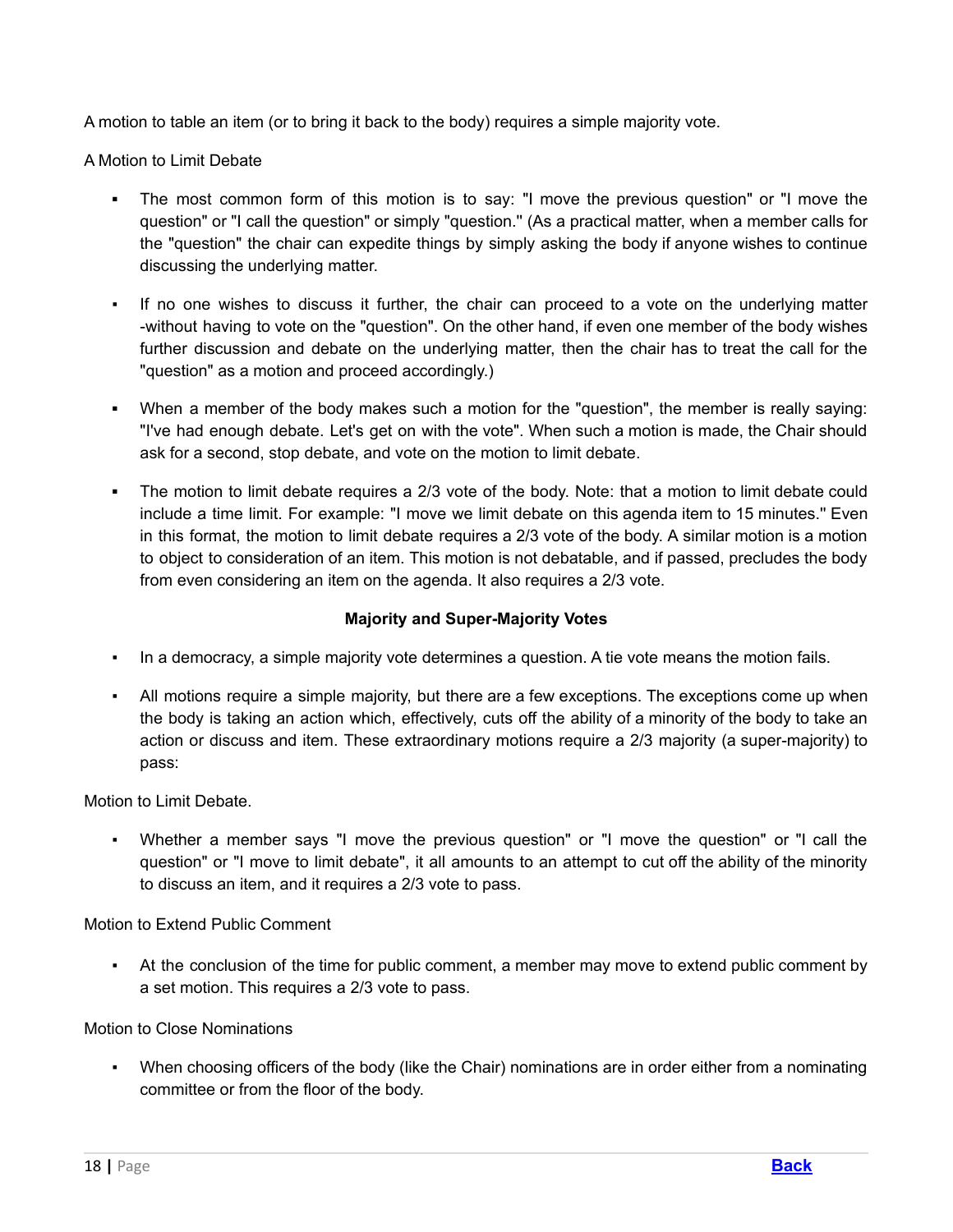▪ A motion to close nominations effectively cuts off the right of the minority to nominate officers, and it requires a 2/3 vote to pass.

Motion to Object To the Consideration Of A Question.

- Normally, such a motion is unnecessary since the objectionable item can be tabled, or defeated straight up.
- **•** However, when members of a body do not even want an item on the agenda to be considered, then such a motion is in order. It is not debatable, and it requires a 2/3 vote to pass.

Motion to Suspend the Rule

This motion is debatable, but requires a 2/3 vote to pass.

- If the body has its own rules of order, conduct or procedure, this motion allows the body to suspend the rules for a particular purpose.
- For example, the body (a private club) might have a rule prohibiting the attendance at meetings by non-club members. A motion to suspend the rules would be in order to allow a non-club member to attend a meeting of the club on a particular date or on a particular agenda item.

### **Counting Votes**

- If the rules of the body say that you count votes of "those present" then you treat abstentions one way. However, if the rules of the body say that you count the votes of those "present and voting" then you treat abstentions a different way. And if the rules of the body are silent on the subject, then the general rule of thumb (and default rule) is that you count all votes that are "present and voting".
- Accordingly, under the "present and voting" system you would NOT count "abstain" votes on the motion. Members who abstain are counted for purposes of determining quorum (they are "present"), but you treat the abstention votes on the motion as if they did not exist (they are not "voting"). On the other hand, if the rules of the body specifically say that you count votes of those "present" then you DO count "abstain" votes both in establishing the quorum and on the motion. In this event, the abstention votes act just like "no" votes.
- And, how, exactly, does a member cast an "abstention" vote? Any time a member votes "abstain" or says "I abstain", that is an abstention. However, if a member votes "present" that is also treated as an abstention (the member is, essentially, saying, "count me for purposes of a quorum, but my vote on the issue is abstain"). In fact, any manifestation of intention to vote neither "yes" nor "no" on the pending motion may be treated by the chair as an abstention. And if written ballots are cast, a blank or unreadable ballot is counted as an abstention as well.
- Can a member vote "absent" or "count me as absent" is an interesting question. The ruling on this is up to the chair. The better approach is for the chair to count this as if the member had left his/ her chair and is actually "absent''. That, of course, affects the quorum. However, the chair may also treat this as a vote to abstain, particularly if the person does not actually leave the dais.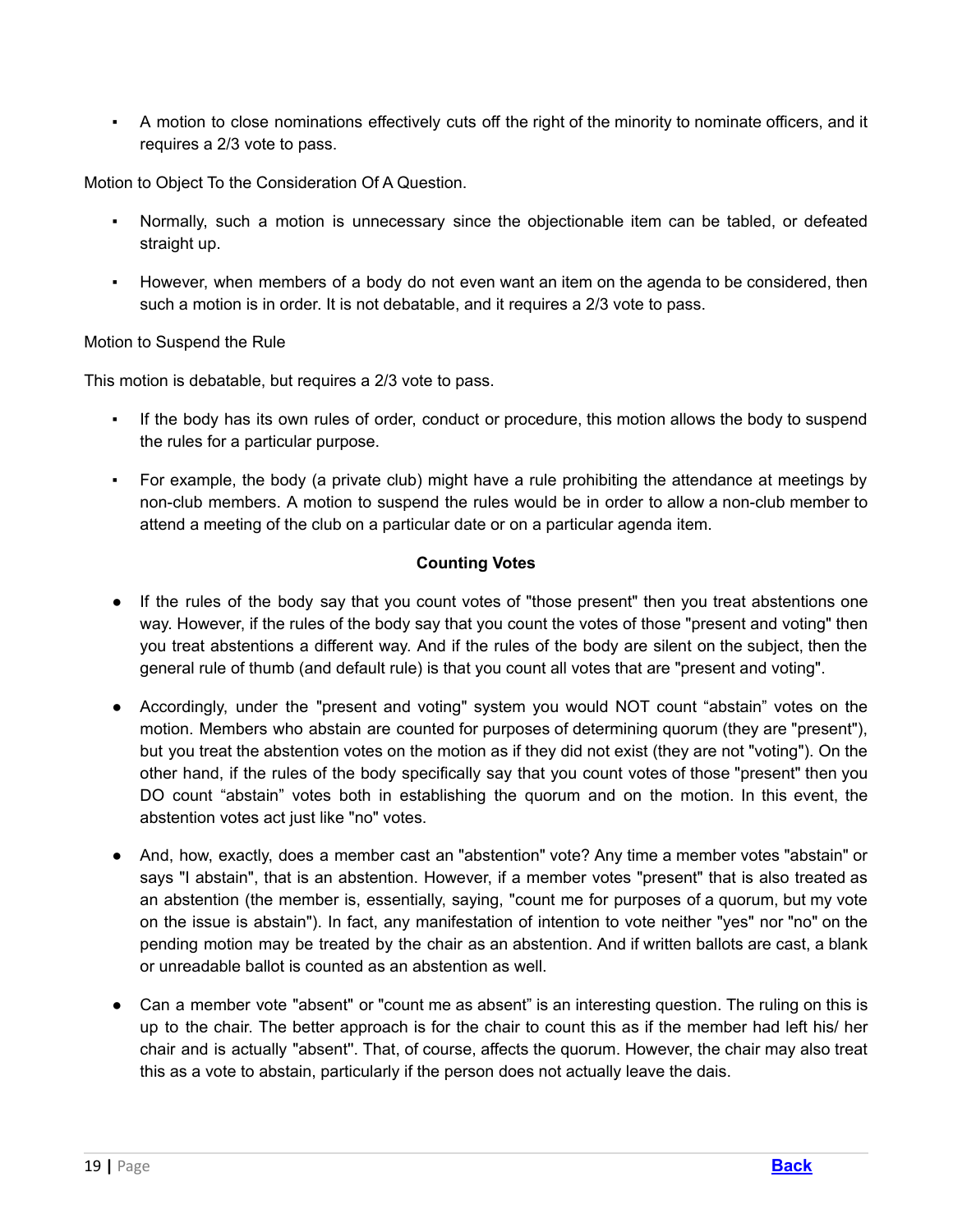### **The Motion to Reconsider**

- There is a special and unique motion that requires a bit of explanation all by itself; the motion to reconsider.
- A tenet of parliamentary procedure is finality.
- After vigorous discussion, debate and a vote, there must be some closure to the issue. And so, after a vote is taken, the matter is deemed closed, subject only to reopening if a proper motion to consider is made and passed.
- A motion to reconsider requires a majority vote to pass like other garden-variety motions, but there are two special rules that apply only to the motion to reconsider. o First, is the matter of timing. A motion to reconsider must be made at the meeting where the item was first voted upon. A motion to reconsider made at a later time is untimely. (The body, however, can always vote to suspend the rules and, by a two-thirds majority, allow a motion to reconsider to be made at another time.)
- Second, a motion to reconsider may be made only be certain members of the body. Accordingly, a motion to reconsider may be made only by a member who voted in the majority on the original motion. If such a member has a change of heart, he or she may make the motion to reconsider (any other member of the body -including a member who voted in the minority on the original motion -may second the motion).
- If a member who voted in the minority seeks to make the motion to reconsider, it must be ruled out of order. The purpose of this rule is finality. If a member of minority could make a motion to reconsider, then the item could be brought back to the body again and again, which would defeat the purpose of finality.
- If the motion to reconsider passes, then the original matter is back before the body, and a new original motion is in order. The matter may be discussed and debated as if it were on the floor for the first time.

### Courtesy and Decorum

- The rules of order are meant to create an atmosphere where the members of the body and the members of the public can attend to business efficiently, fairly and with full participation.
- At the same time, it is up to the Chair and the members of the body to maintain common courtesy and decorum.
- Unless the setting is very informal, it is always best for only one person at a time to have the floor, and it is always best for every speaker to be first recognized by the Chair before proceeding to speak.
- The Chair should always ensure that debate and discussion of an agenda item focuses on the item and the policy in question, not the personalities of the members of the body. Debate on policy is healthy, debate on personalities is not.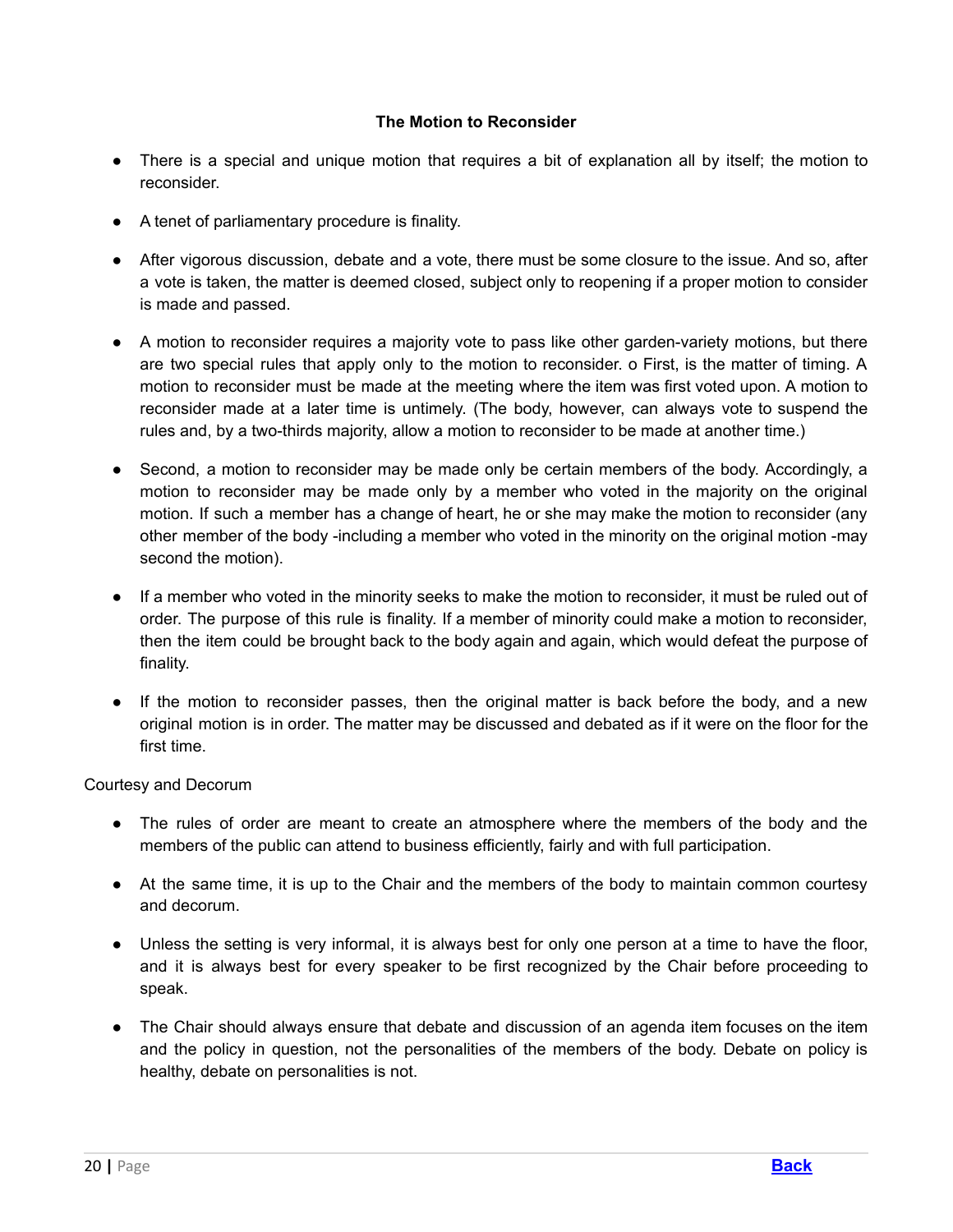- The Chair has the right to cut off discussion that is too personal, is too loud, or is too crude.
- Debate and discussion should be focused, but free and open.
- In the interest of time, the Chair may, however, limit the time allotted to speakers, including members of the body.
- Can a member of the body interrupt the speaker? The general rule is "no." There are, however, exceptions. A speaker may be interrupted for the following reasons:

### Privilege:

- The proper interruption would be: "point of privilege."
- The Chair would then ask the interrupter to "state your point." Appropriate points of privilege relate to anything that would interfere with the normal comfort of the meeting. For example, the room may be too hot or too cold, or a blowing fan might interfere with a person's ability to hear.

### Order:

- The proper interruption would be: "point of order."
- Again, the Chair would ask the interrupter to "state your point." Appropriate points of order relate to anything that would not be considered appropriate conduct of the meeting. For example, if the Chair moved on to a vote on a motion that permits debate without allowing that discussion or debate.
- If the Chair makes a ruling that a member of the body disagrees with, that member may appeal the ruling of the chair. If the motion is seconded, and after debate, if it passes by a simple majority vote, then the ruling of the Chair is deemed reversed.

### Call for orders of the day

● This is simply another way of saying, "Let's return to the agenda." If a member believes that the body has drifted from the agreed-upon agenda, such a call may be made. It does not require a vote, and when the Chair discovers that the agenda has not been followed, the Chair simply reminds the body to return to the agenda item properly before them. If the Chair fails to do so, the Chair's determination may be appealed.

### Withdraw a motion

- During debate and discussion of a motion, the maker of the motion on the floor, at any time, may interrupt a speaker to withdraw his or her motion from the floor.
- The motion is immediately deemed withdrawn, although the Chair may ask the person who seconded the motion if he or she wishes to make the motion, and any other member may make the motion if properly recognized.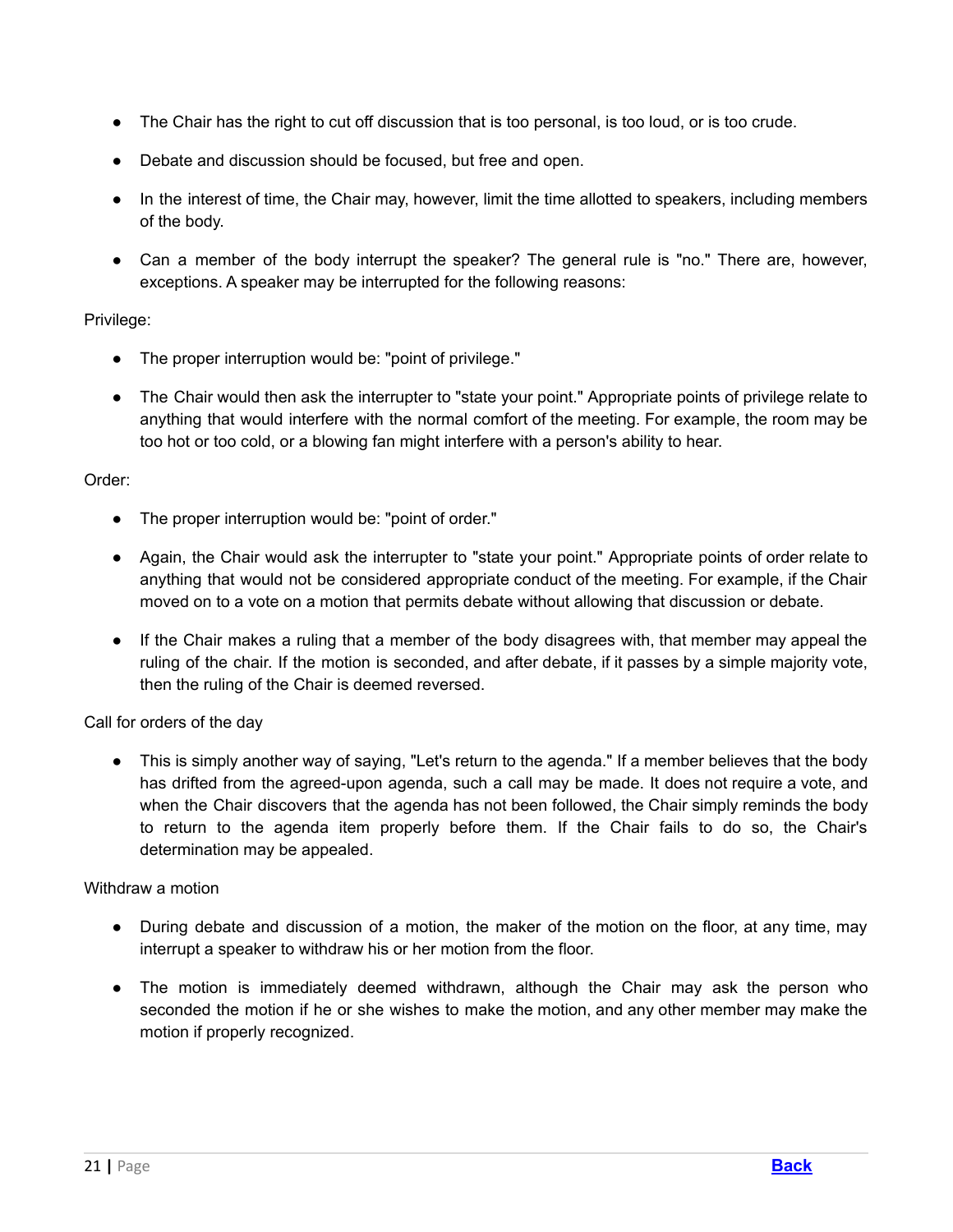### **Special Notes about Public Input**

- The rules outlined above will help make meetings very public-friendly. But in addition, and particularly for the Chair, It is wise to remember three special rules that apply to each agenda item:
- 1. Rule One: Tell the public what the body will be doing.
- 2. Rule Two: Keep the public informed while the body is doing it.
- 3. Rule Three: When the body has acted, tell the public what the body did.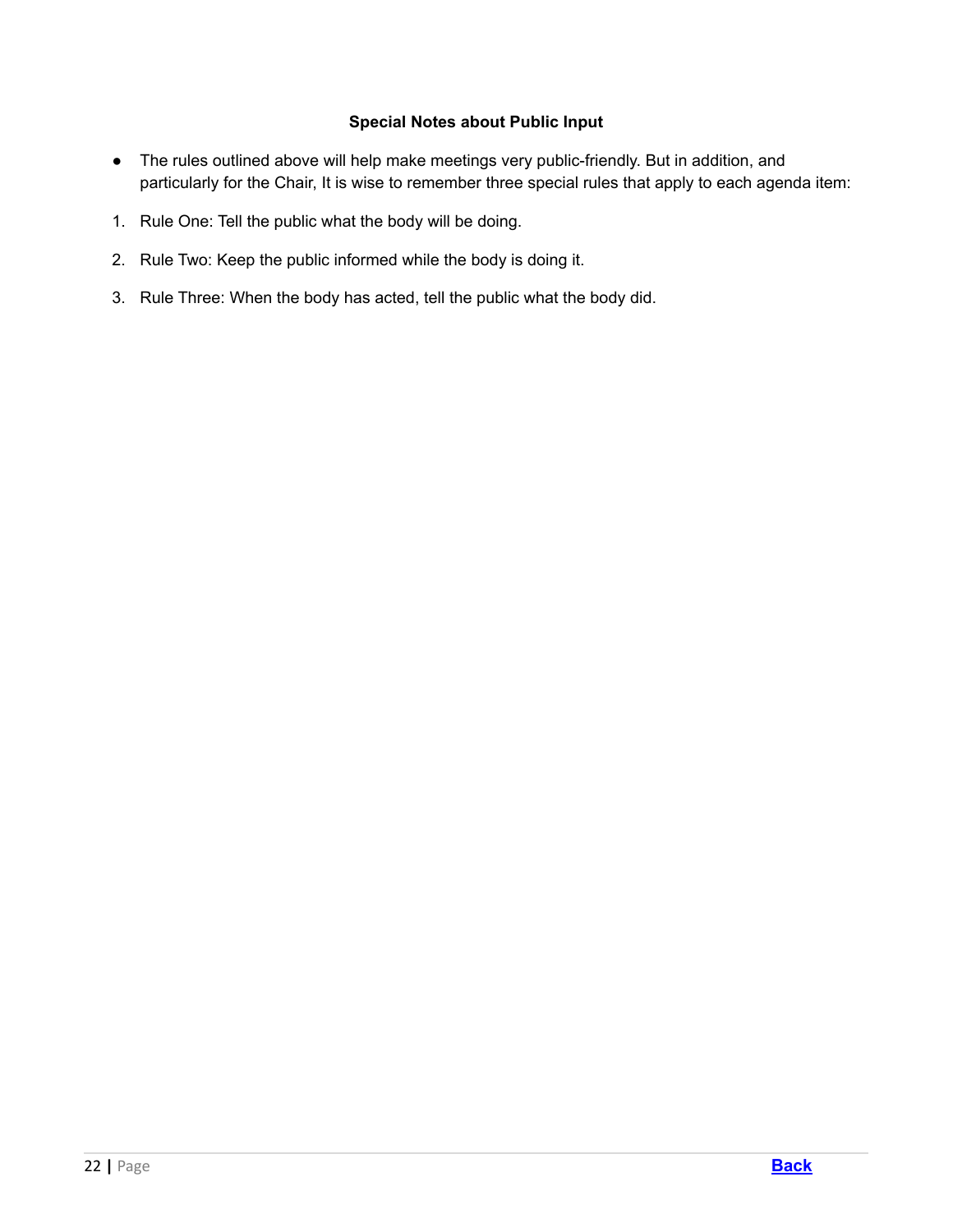### <span id="page-23-0"></span>**EXHIBIT A**

ARTICLE B. - NEIGHBORHOOD PLANNING

Sec. 6-3011. - Statement of policy and purpose.

The council finds that it is in the public interest for the City of Atlanta to have an organized program of neighborhood planning. It is the purpose of this article to provide an opportunity both for the citizenry formally to provide input into the comprehensive development plan of the city and to provide a means by which information concerning the operation of city government can be provided to the citizens of Atlanta. Further, it is the policy of the city to coordinate the recommendations of neighborhood planning units with the formulation of the city's budget, both capital and operating, in order that the comprehensive development plan be an effective policy guide for the orderly development of the city.

(Code 1977, § 6-3011; Ord. No. 1999-81, § 1, 11-10-99)

Sec. 6-3012. - Definitions.

As used in this article:

- (1) *Neighborhood* means a geographic area either with distinguishing characteristics or in which the residents have a sense of identity and a commonality of perceived interest, or both. Factors that may contribute to neighborhood identity include shared development, history, architecture, social and economic relationships, physical boundaries and the existence of one or more broadly representative neighborhood organizations devoted to neighborhood preservation and improvement.
- (2) *Neighborhood planning unit,* hereinafter also referred to as N.P.U., means (1) a geographic area composed of one or more contiguous neighborhoods, which have been defined by the department of planning, and development and neighborhood conservation based on criteria previously established by the department and approved by the council for the purpose of developing neighborhood plans and (2) a body of residents of such geographic area organized for the purpose of engaging in comprehensive planning matters affecting the livability of neighborhoods.
- (3) *Resident* shall mean any person 18 years of age or older whose primary place of residence is within the neighborhood planning unit, or any corporation, organization, institution or agency which owns property or has a place of business or profession within the N.P.U. Each resident may hold office in only one N.P.U. Each resident, meaning any person who resides within the N.P.U., or any corporation, organization, institution or agency which owns property or has a place of business or profession, shall have one vote and shall have the right to exercise that vote on all issues which come before the N.P.U.; provided that an N.P.U. may adopt bylaws calling for representative voting, as long as the adoption and revision of such bylaws is by vote open to all such residents without attendance requirements, dues payments, or any other limitation.
- (4) *Council district planning committee* means a body of residents of a council district formed from representatives of the neighborhood planning units to coordinate council district plans. The council member for the district may initiate the organization of these committees, but may not hold any office in any of the committees. These committees may continue in existence from year to year.

(Code 1977, § 6-3012; Ord. No. 1999-78, § 1, 11-10-99; Ord. No. 1999-81, § 1, 11-10-99)

Sec. 6-3013. - Neighborhood planning units.

(a) *Designation.* The department of planning, and development and neighborhood conservation shall designate neighborhood planning units, as defined in section 6-3012(2) of this chapter, which shall include all areas of the city. N.P.U.'s may comprise as many, or as few neighborhoods as practicable

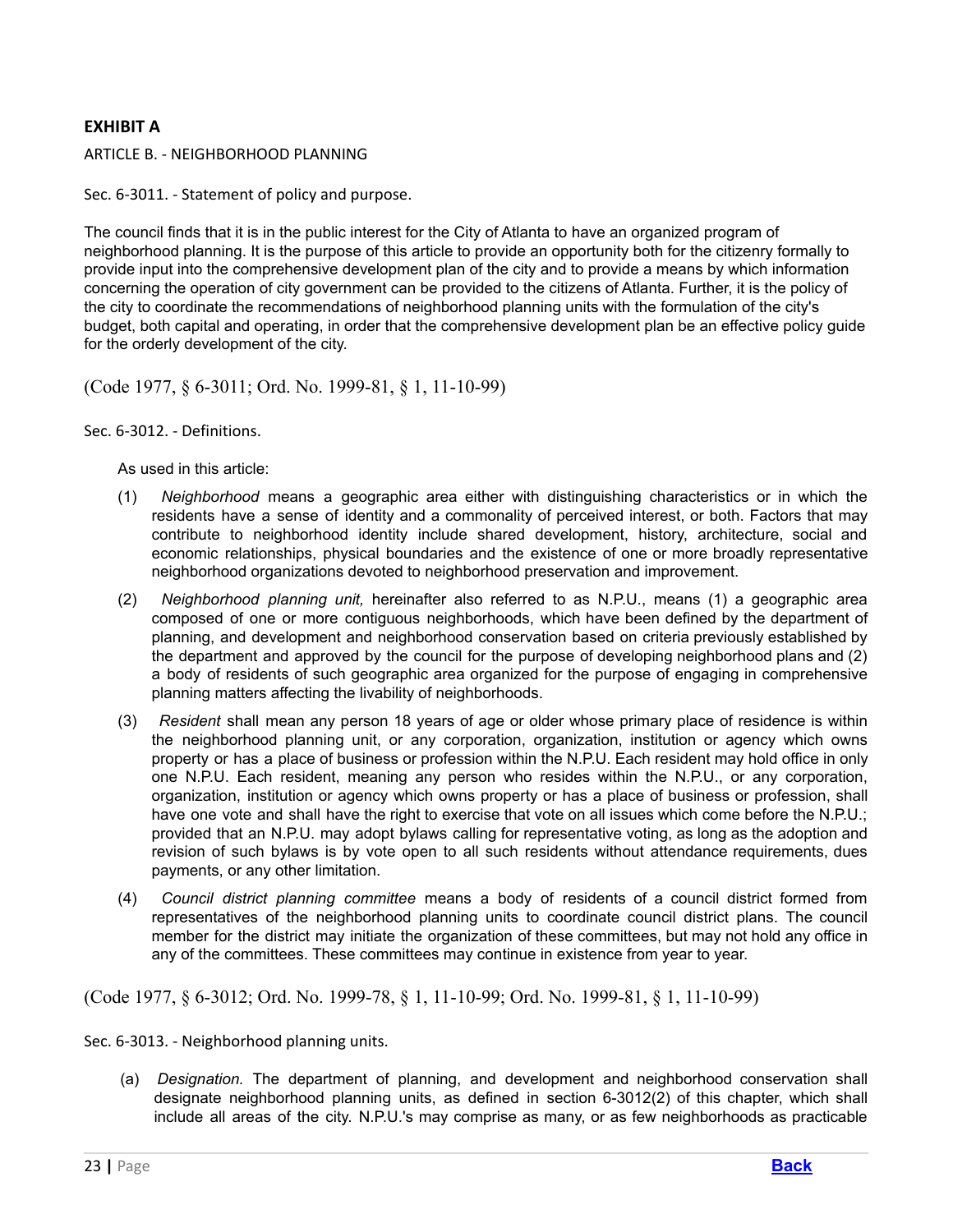and may cross council district boundaries. The designation of the N.P.U. shall be based on criteria previously established by the department of planning and development and approved by the council, and shall include the consideration of existing citizens' organizations' boundaries which may exist at the time of designation, as well as provisions for the change of neighborhood boundaries when necessary.

- (b) *Preservation of information.* The bureau of planning shall make available to neighborhood units basic information, including but not limited to, the areas of land use, transportation, community facilities, programmed capital improvements, housing, human resources, social and recreational programs, environmental quality, open space and parks and citizen involvement in planning and zoning to assist them in neighborhood planning activities. This information shall be presented in such a manner as to be readily recognizable to the residents of each N.P.U. This information shall be presented graphically when practicable.
- (c) *Neighborhood planning units.* The neighborhood planning unit may recommend an action, a policy or a comprehensive plan to the city and to any city agency on any matter affecting the livability of the neighborhood, including, but not limited to, land use, zoning, housing, community facilities, human resources, social and recreational programs, traffic and transportation, environmental quality, open space and parks; assist city agencies in determining priority needs for the neighborhood; review items for inclusion in the city budget and make recommendations relating to budget items for neighborhood improvement; and advise the bureau of planning on the preparation of the 15 and five-year comprehensive development plans.
- (d) *Accountability.* Neighborhood planning units shall be accountable to the residents of the area they represent.

(Code 1977, § 6-3013; Ord. No. 1999-81, § 1, 11-10-99; Ord. No. 2004-08, § 8, 2-10-04)

Sec. 6-3014. - Public hearings.

- (a) *Manner in which hearings are to be held.* The bureau of planning shall hold hearings to focus on the six study areas as defined in the currently adopted comprehensive development plan. Said hearings shall be held in such a manner that there be not less than one public hearing for each study area prior to the preparation of any comprehensive development plan.
- (b) *Notice.* The city shall provide notice of the number of hearings and their dates, times and places. Such notice shall be provided through advertising in a newspaper of general circulation, included on the regular N.P.U. agenda mail-out and provided as a public service announcement.

(Code 1977, § 6-3014; Ord. No. 1999-81, § 1, 11-10-99; Ord. No. 2004-08, § 9, 2-10-04)

**Charter reference —** Boards and commissions, § 3-401.

**Code of ordinances reference —** Boards, councils and commissions, § 2-1851 et seq.

**Cross reference —** Zoning, § 16-01.001 et seq.

Sec. 6-3015. - Schedule of citizen involvement.

- (a) The mayor shall prepare a schedule of citizen involvement regarding the draft of the comprehensive development plan. This report shall be presented to the community development/human resources committee at a regularly scheduled meeting in January of the year in which the plan is to be updated.
- (b) The mayor shall coordinate citizen participation in planning, under provisions of this article and shall be responsible for advising the council on citizen plans.

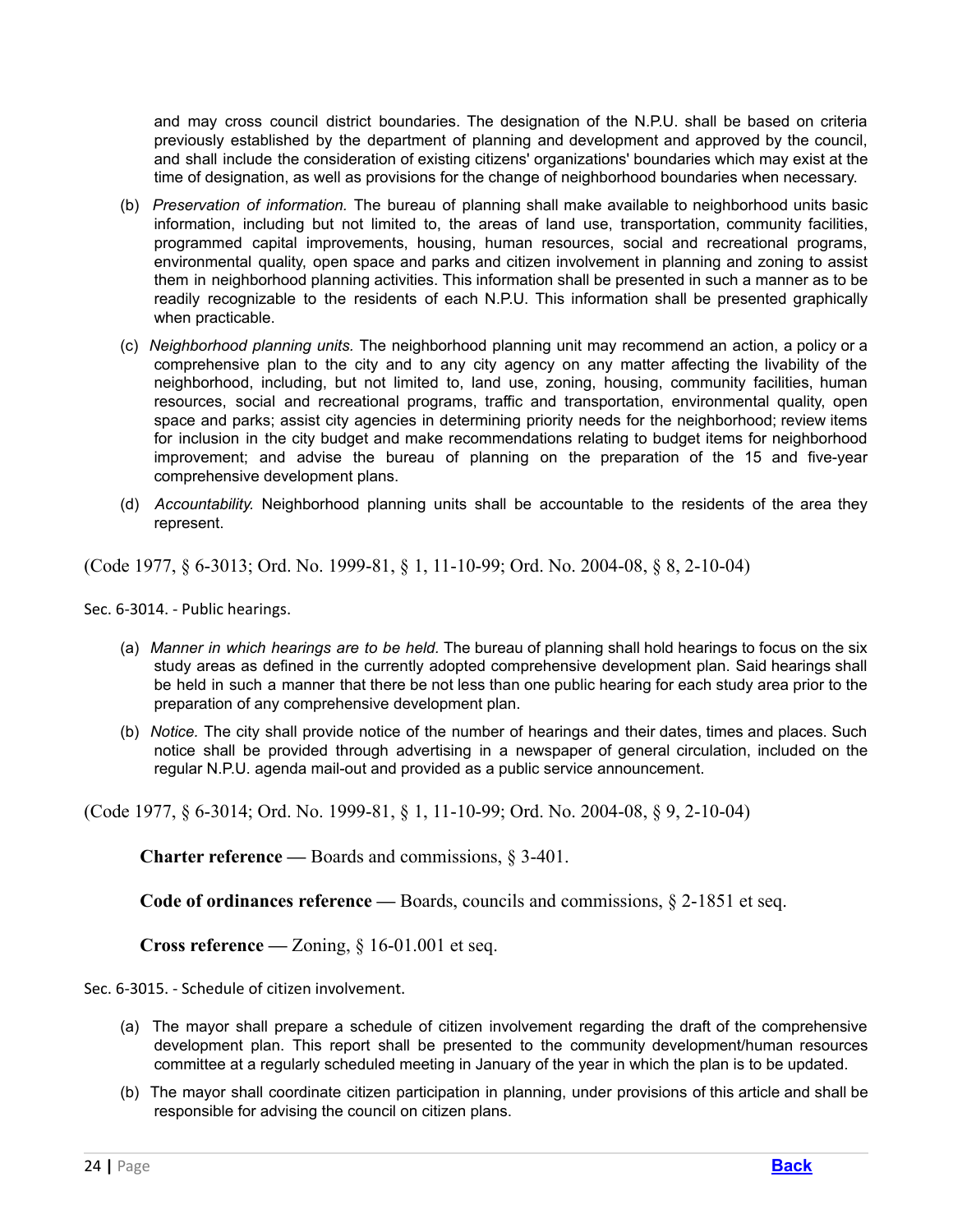(Code 1977, § 6-3015; Ord. No. 1999-81, § 1, 11-10-99; Ord. No. 2004-08, § 10, 2-10-04)

Sec. 6-3016. - Bylaws.

- (a) 1. N.P.U. bylaws shall be submitted to the bureau of planning no later than September 30 of each year for compliance with city code requirements.
	- 2. Said bylaws shall become effective January 1st of the following year.
	- 3. This article (Code sections 6-3011 through 6-3019) shall be attached as an exhibit to the bylaws of each N.P.U. with each annual submission to the bureau of planning.
- (b) All neighborhood planning units shall have bylaws for their members to follow which shall be approved annually by a majority of the residents (as defined in section 6-3012(3)) of the N.P.U. in attendance at the meeting where the bylaws are voted upon. At said meeting there shall be no restrictions upon a resident's right to vote on the approval or disapproval of the bylaws. These bylaws shall be filed with the department of planning, development and neighborhood conservation. The bylaws shall be reviewed and approved annually by the bureau of planning and the neighborhood planning unit for clarity as to voting procedures, representativeness of all interested parties within the neighborhood planning unit, and a description of the duties of any subcommittees or officers.
- (c) Recommendations of an N.P.U shall not be accepted by the council until the N.P.U. has complied with subsection (a) above.

(Code 1977, § 6-3016; Ord. No. 1999-81, § 1, 11-10-99)

Sec. 6-3017. - Elections.

- (a) Elections shall take place during October or November of every calendar year. If an election(s) has not been held by November 30. Said election(s) shall be conducted by the bureau of planning during the month of December.
- (b) Any person holding the office of chairperson or equivalent, which means presiding officer, must be a person 18 years of age or older whose primary place of residence is within the particular NPU.

(Code 1977, § 6-3017; Ord. No. 1995-68, § 1, 10-24-95; Ord. No. 1999-81, § 1, 11-10-99)

Sec. 6-3018. - Voting procedures.

- (a) Voting procedures shall be established by each neighborhood planning unit. Although the procedure may vary among neighborhood planning units, bylaws describing the voting procedures shall contain provisions delineating the eligibility of voters within the neighborhood planning units and the voting process itself for issues as well as officer elections.
- (b) Each resident as defined in section 6-3012(3) shall represent one vote and may hold office in only one N.P.U.
- (c) All NPU and committee meetings must be open to the public.

(Code 1977, § 6-3018; Ord. No. 1995-68, § 2, 10-24-95; Ord. No. 1999-81, § 1, 11-10-99)

Sec. 6-3019. - Prohibition of political forums.